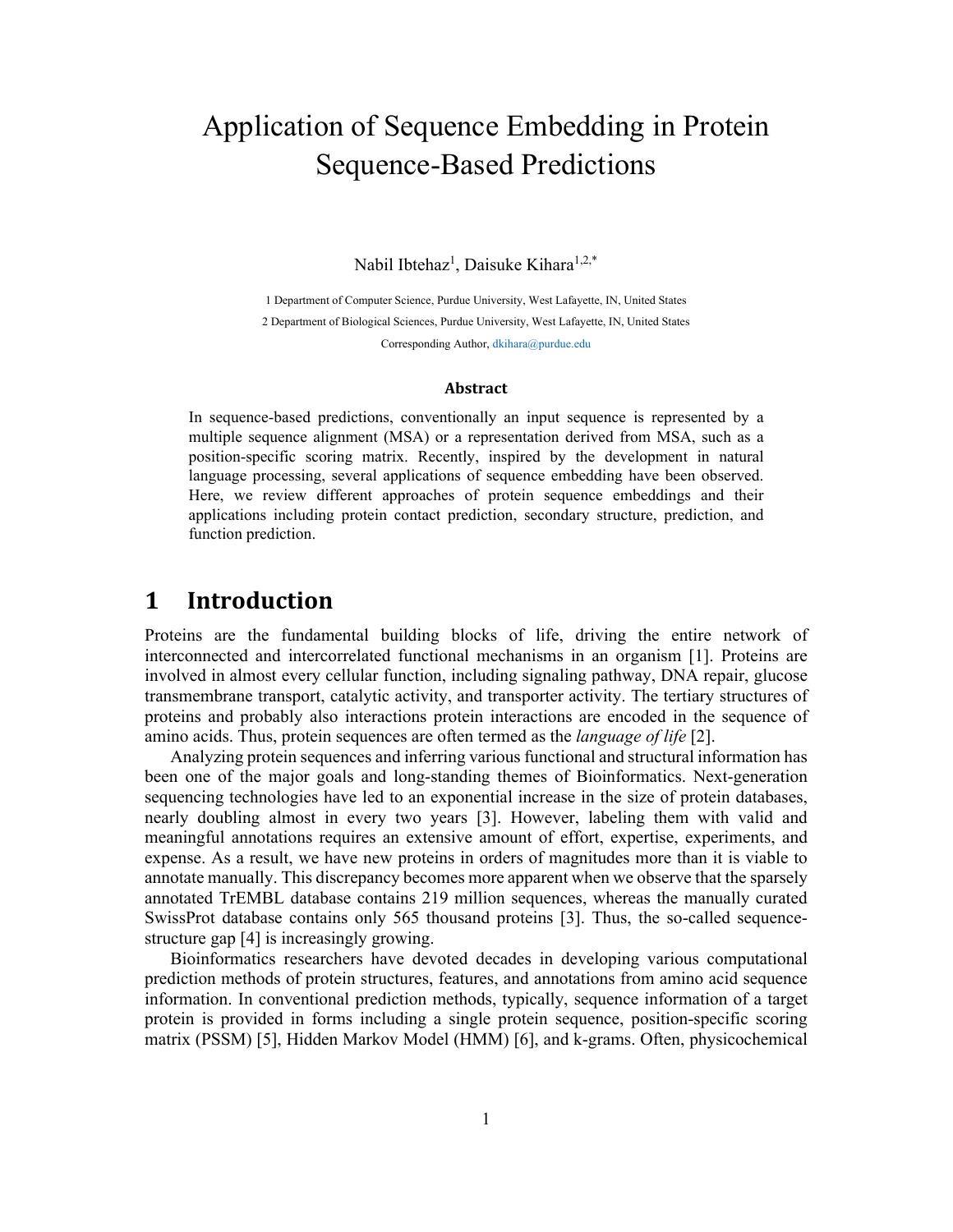properties of amino acids, such as hydrophobicity, charge, and size information are also used, instead of, or in addition to, the amino acid sequence itself [7].

In recent years, the field of Natural Language Processing (NLP) has observed a radical paradigm shift, by embracing pre-trained language models [9, 10]. The trend has been to train a language model on a large corpus of unlabeled text data in an unsupervised or semi-supervised fashion [11], which enables the models to learn patterns and structures of the language. This pre-training provides us with a general knowledge of the language in form of embeddings, which are found to be effective in solving various downstream tasks, occasionally with the aid of some task-specific finetuning. These pre-trained embedding approaches significantly improved upon the earlier supervised methods trained on task-specific smaller datasets [9].

Deriving motivations from the success of word embeddings and pretrained language models in NLP, gradually they are gaining popularity in protein sequence analysis. Several language models have been adopted and applied for proteins, for example, ProtVec [12], SeqVec [2], and ProtBERT [13].

In this chapter, we explore the application of sequence embedding in protein sequencebased predictions. We briefly explain some notable language models and how they are used in bioinformatics, facilitated by access to large-scale protein databases. We present the effectiveness of learned sequence embeddings in solving various problems on diverse topics.

## **2 A brief overview of language models and embeddings in Natural Language Processing**

First, we briefly present a few prominent language models and corresponding embedding generation schemes used in Natural Language Processing (NLP). For a more elaborate explanation, readers are encouraged to go through broader surveys [9, 10].

Distributed representations [14] and Neural Network-based language models [15] have a long history of gradual progressive development. The first significant breakthrough came from the works of Mikolov et al. [16, 17]. They proposed a novel word embedding named word2vec, which represents the words as dense vectors in a relatively low dimensional space. Fig. 1(a) presents a simplified representation of word2vec, where we show how the input-output can be represented and computed in the skip-gram model. The embeddings are learned from a shallow neural network, by analyzing the neighboring words using Log-Linear models such as Continuous Bag-of-Words, which tries to predict the word based on the context, or Skip-gram, which attempts to predict the context based on the word. Both these two approaches are based on the fact that not only the semantic but also the syntactic meaning of a word can be estimated by its neighboring words [17]. In this word embedding, similar words are projected nearby in the vector space, thus providing a means of comparing the words both syntactically and semantically, which turns out valuable in various downstream NLP tasks.

Despite the effectiveness of mapping similar and dissimilar words, one major problem the word2vec model faces is that the generated embeddings are context independent. In natural language, the same word can have multiple meanings based on the context it is used. Word2vec discards this contextual and positional dependency of words. Various Long-Short Term Memory (LSTM) based models, for example, ASGD Weight-Dropped LSTM (AWD-LSTM) [18] (Fig. 1b), multiplicative LSTM (mLSTM) [19] (Fig. 1c), and more specifically, ELMo (Embeddings from Language Models) [20] (Fig. 1d) targets to solve this issue, by treating the word embeddings not merely as a function of the words, rather as a function of the entire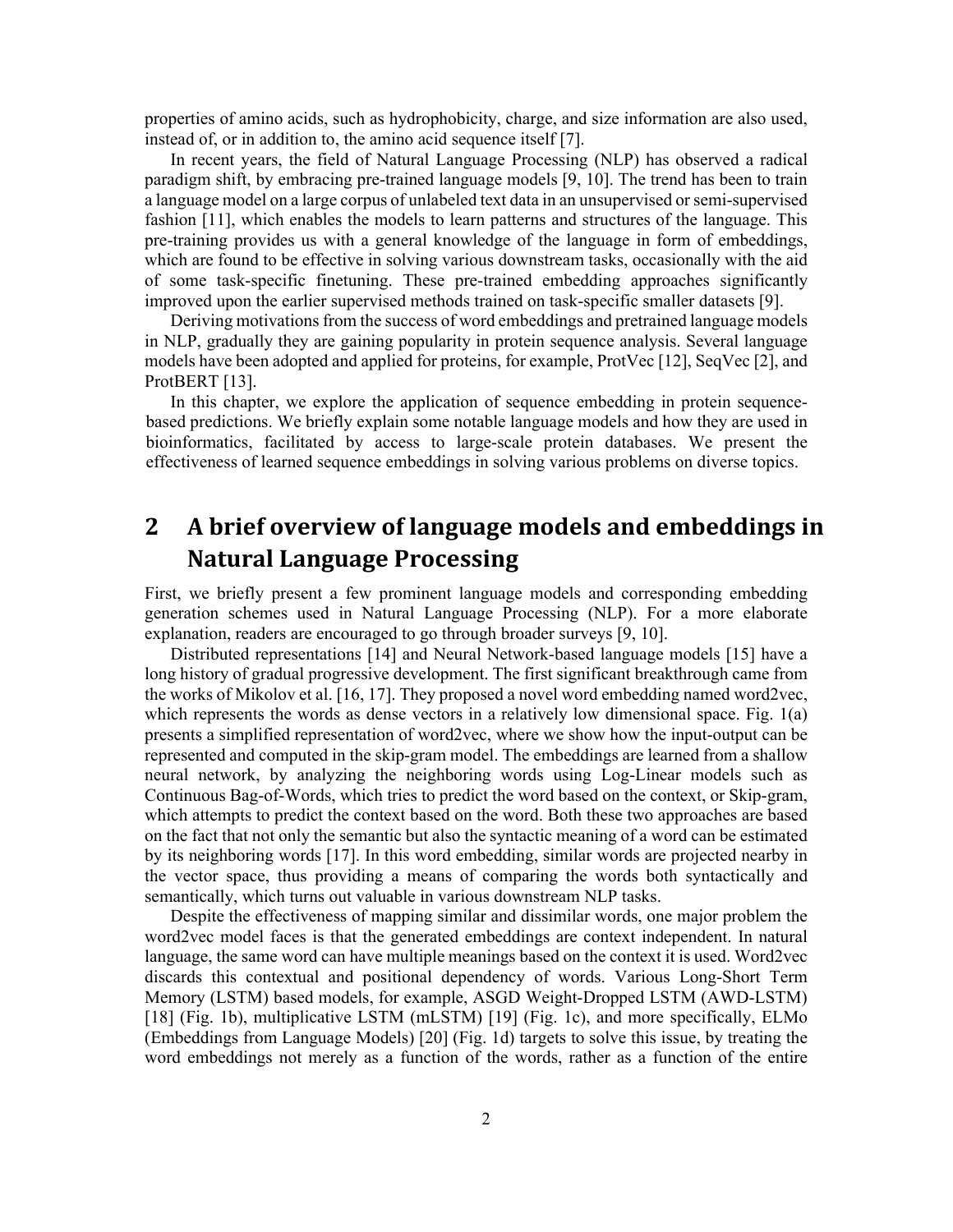sentence. LSTM, being a recurrent neural network, keeps track of the order of the words unlike the feed-forward networks used in word2vec. As a result, it manages to learn sentences not just merely a collection of words. AWD-LSTM investigates several strategies for regularizing and optimizing LSTM models, incorporating various levels of dropout at inputs, hidden layers, weights, embeddings, and outputs. Furthermore, the model was trained with a modified averaged stochastic gradient method, and it outperformed other models on word-level perplexities, a standard language model task, where a model's ability to compute the probability of unseen test sentences is evaluated. on two datasets, Penn Treebank and WikiText-2. On the other hand, mLSTM combines the standard LSTM with multiplicative RNN architecture. This provides mLSTM with the ability to have different recurrent transition functions for different inputs and this increased expressivity. This enables mLSTM to consistently outperform vanilla LSTM on character-level language modeling task. Among the various LSTM based models, ELMo produces the most superior contextualized word representation, managing to capture the syntax and semantics of the words across various linguistic contexts. ELMo achieves this through a semi-supervised setup, by pretraining a Bidirectional Language Model (biLM) on large-scale datasets, later incorporating that with diverse NLP architectures. The biLM aims to model the probability of a token  $t_k$ , in a sequence  $(t_1, t_2, t_3, \ldots, t_N)$  by considering both the history and the future contexts.

$$
p(t_1, t_2, t_3, \dots, t_N) = \begin{cases} \prod_{k=1}^{N} p(t_k | t_1, t_2, \dots, t_{k-1}) & \text{, forward LM} \\ \prod_{k=1}^{N} p(t_k | t_{k+1}, t_{k+2}, \dots, t_N) & \text{, backward LM} \end{cases}
$$
(1)

In the process of learning these probabilities, each of the L layers of the BLSTMs outputs a context-dependent representation for a token  $t_k$  in both directions  $\vec{h}_{k,j}^{LM}$ ,  $\vec{h}_{k,j}^{LM}$ , where  $j = 1, 2, \dots$ *L*. Combining these with a context-independent representation  $x^{LM_k}$ , ELMo embeddings are computed. By incorporating the context of the words, the issue of homonyms is thus solved by ELMo, as well as capturing high-level concepts from context. AWD-LSTM significantly improves over the traditional LSTM models. With the efficient utilization of the regularizations, it managed to reduce perplexity by 20%, despite requiring 1/3 of the parameters. Although mLSTM managed to decrease perplexity by 10% over vanilla LSTM, it was outperformed by the AWD-LSTM model, due to it being a character-level architecture. On the other hand, as a result of using bidirectional LSTM layers, ELMo appears to be the most capable LSTM based model, going beyond the state of the art performance in 6 tasks, including question answering, named entity recognition, and sentiment analysis.

The LSTM based models AWD-LSTM, mLSTM, and ELMo have been illustrated in Figures 1b, 1c, and 1d respectively. AWD-LSTM is defined by the repertoire of dropouts it employs, as demonstrated in Fig. 1b. mLSTM (Fig. 1c) on the other hand, disregards the typical hidden state in LSTM, rather maps the hidden state  $h(t-1)$  to an input dependent one  $m(t)$  by suitable weighted multiplication with the input  $x(t)$ . The foundational component of ELMo (Fig. 1d) is the BLSTM base, which is accompanied by embeddings generated from character convolutions and suitable softmax top layers that address a particular downstream task.

ELMo improves over word2vec based embedding, but the next breakthrough came from Transformer based architectures, most notably BERT (Bidirectional Encoder Representations from Transformers) [11]. Transformer is a novel network architecture based on attention [21], instead of traditional convolutional or recurrent operations. Discarding recurrent operations makes the transformer model parallelizable, which reduces the training time and improves the performance simultaneously. Transformer is composed of an encoder and a decoder, which themselves contain stacks of layers involving multi-head attention and position-wise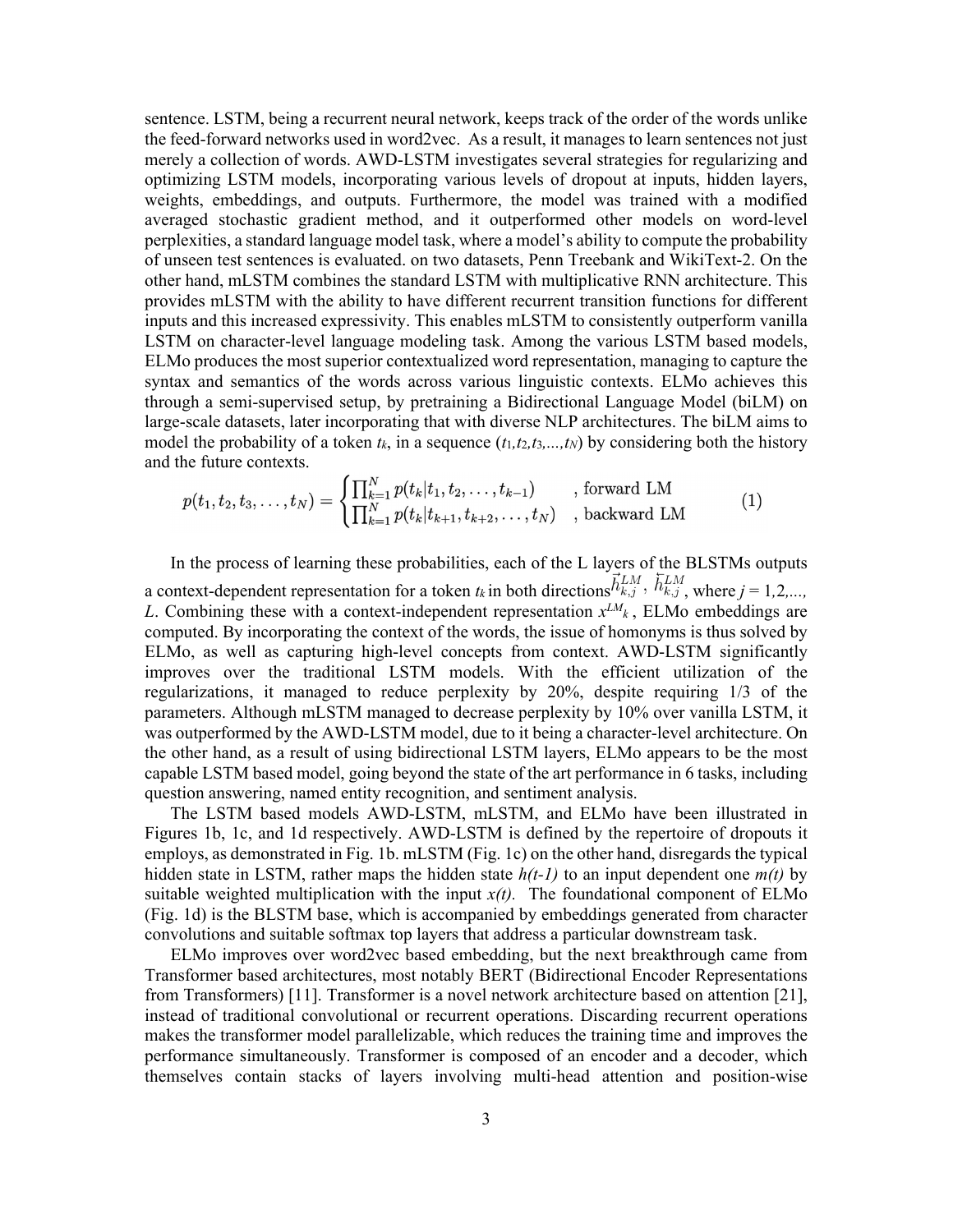feedforward networks, accompanied by residual connections and layer normalizations. A simplified schematic diagram of Transformer has been presented in Figure 1(e). Transformers have an encoder and a decoder component, and they comprise generalized stackable blocks, making it feasible to experiment with deeper models. Both the inputs and outputs are translated to an embedding space, but for the lack of convolutional or recurrent operations, the sequential or ordering information gets lost, which is compensated by using positional encoding. BERT, the next frontier in language modeling, outperformed the state-of-the-art models on 11 different tasks, including language understanding, question answering, multi-genre natural language inference. merely employing fine-tuning, thereby making task-specific architectural modifications redundant. Internally, BERT is a multi-layer bidirectional Transformer encoder [21], which comprises stacks of transformer blocks as shown in Fig. 1f. Although transformers are general sequence transduction models, BERT is more oriented towards being a language model. The BERT model is pretrained on 2 different tasks, namely, masked language modeling and next sentence prediction. After developing the pretrained BERT model, it can be conveniently adapted for most downstream NLP tasks just by finetuning the model using the new task-specific input-output pair, without any major modification. Ever since its introduction, BERT has become the defacto standard of transfer learning in NLP problems. The state-of-the-art performance of BERT is the result of a few contributory factors such as using stacks of transformer blocks that too with almost double attention heads, leveraging bidirectional information, and the use of segment embeddings.

**Figure 1**: Popular language models used in natural language processing. (a)word2vec being the simplest one, uses a shallow feed forward neural network to compute the word embeddings using long-linear models like continuous bag of words or skip-gram. LSTM models consider the context and are capable of producing better embeddings. The vanilla LSTM model has been augmented with improved regularization and expressivity in the different variants. (b) AWD-LSTM aims at better regularization by employing different kinds of dropouts in inputs, outputs, hidden layers, weights, and embeddings. Furthermore, a modified averaged stochastic gradient descent is employed during training. (c) mLSTM on the other hand attempts at increasing the expressivity of LSTM, by learning different recurrent transformations for different inputs. (d) ELMo improves such models further by leveraging bidirectional LSTM layers which enables ELMo to produce context-sensitive embeddings for words, unlike word2vec. (e) Transformers dispense recurrent layers and use attention instead. This not only makes the computations faster but also makes the process parallelizable, which resulted in a huge leap in NLP over the timeconsuming RNN model training. (f) BERT improves the state of the art even further by employing stacks of bidirectional transformers. This deeper architecture accompanied by the availability of large-scale text corpora makes BERT the de facto standard in language modeling.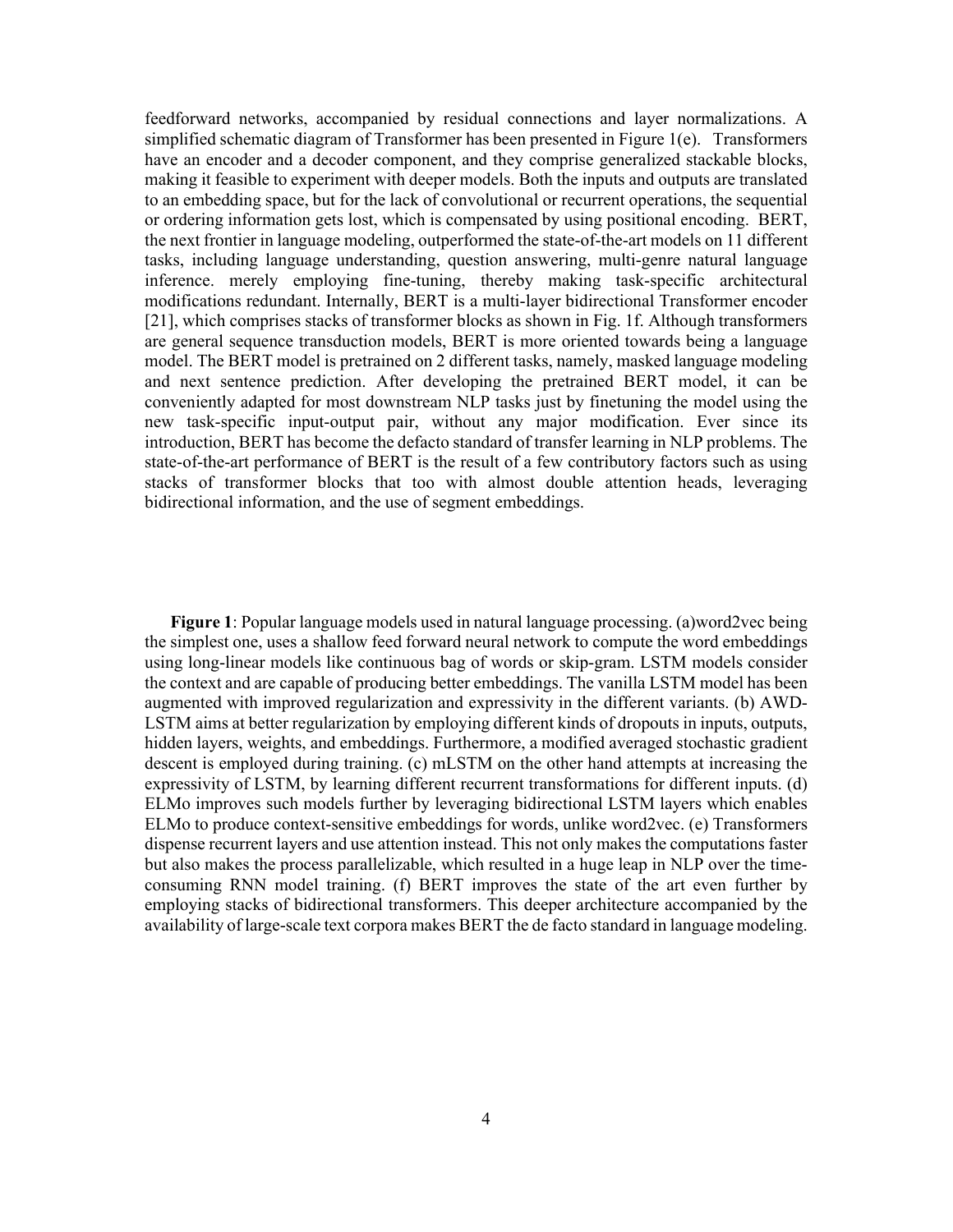

## **3 Protein databases facilitating language modeling**

The primary goal of language model pretraining is to train it with a huge volume of data so that the model can learn diversified and distinct patterns in the language. Although managing such a high volume of data apparently seems challenging, the pretraining pipeline is simplified as it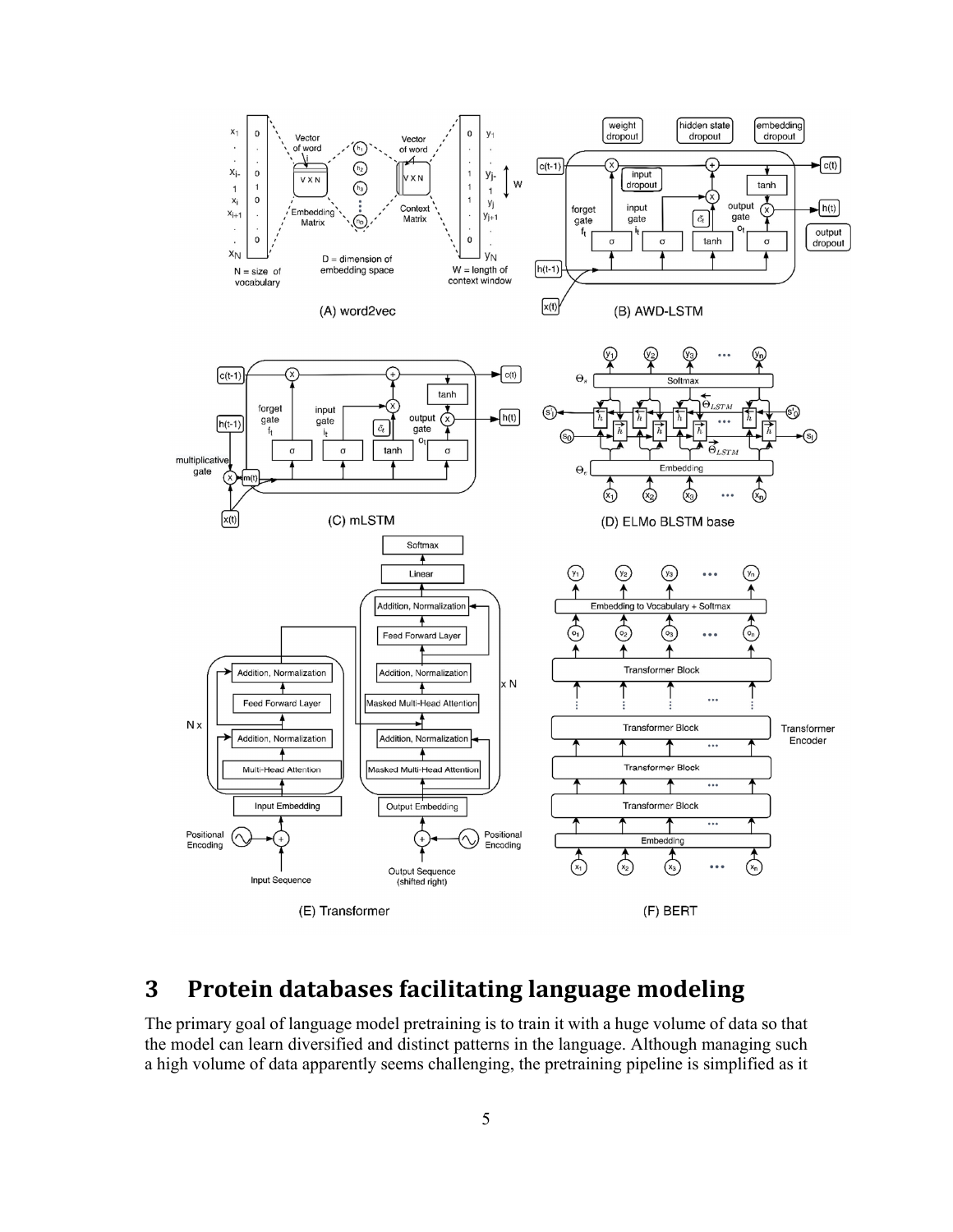doesn't require any labeling of the data. This makes the task easier for NLP as we have huge volumes of unlabeled textual information sources like Wikipedia [22], which can be used for language model pretraining. Similarly, the combination of the diligent efforts of biologists over many decades with next-generation sequencing technologies has resulted in billions of protein sequence data. Thus, this opens up a huge scope for employing language models in protein sequence analysis.

Protein sequence databases, SwissProt [23], Pfam [24], and UniRef [25] are among the most notable ones. SwissProt is a manually curated protein sequence database, which provides highquality annotations of 565,254 proteins. UniRef (UniProt Reference Clusters) provides clustering of sequences from the UniProtKB (UniProt Knowledgebase) and selected UniParc (UniProt Archive) records, i.e., a total of 216 million proteins, to obtain complete coverage as well as removing redundancy. The Pfam database is one of the most widely used resources to analyze protein families and domains, having a huge collection of 47 million proteins in 19,179 families.

Metagenome databases turned out to be very useful for training models due to their large size. BFD [26, 27] is a metagenome database containing around 2122 million protein sequences. BFD is the largest protein database at the time of writing, even eight times larger than the previous largest merged database [28]. MGnify is another metagenome resource, which contains over 1.1. billion sequences [81].

When training deep language models, the volume of the dataset plays an important role. For example, Heinzinger et al. [2] found that training an ELMo model with the SwissProt dataset resulted in less useful models, compared to training the same model with a larger UniRef50 dataset. For instance, when training the model on UniRef50 dataset a significant improvement was observed in downstream tasks such as secondary structure prediction, Localization prediction. Elnaggar et al. [13] similarly investigated the impact of database size on performance using three datasets, namely UniRef100, UniRef50, and BFD. It was seen that UniRef databases, particularly UniRef50 was sufficient and using BFD, which is 10 times larger than UniRef50, resulted in an almost minor improvement in classification accuracy and membrane protein prediction. But the outcome of using UniRef50 and BFD seemed to be taskdependent. For secondary structure prediction, UniRef50 performed on par with an existing method, NetSurfP-2.0 [83]. On the other hand, UniRef50 declined the model's performance by about 2% on tasks such as subcellular localization prediction, membrane protein prediction when a larger ProtT5-XXL model was trained in comparison with BFD.

## **4 Adapting Language Models for protein sequences**

In this section, we highlight some of the major attempts in adapting language models for protein sequences to perform prediction tasks.

### **4.1 ProtVec (word2vec)**

Asgari et al. [12], for the first time, applied the concept of word embedding in analyzing protein sequences. They used the skip-gram-based word2vec model to generate embeddings from 3 mers of amino acids. The word2vec model was trained on 546,790 manually annotated sequences from SwissProt. In order to tokenize the sequences, they took 3 shifted versions of the sequence and broke them into non-overlapping 3-mers. These 3-mers are thus treated as words and the broken sequences are treated as sentences, with which the word2vec model was trained with negative sampling. In addition to selecting the suitable contexts for a word,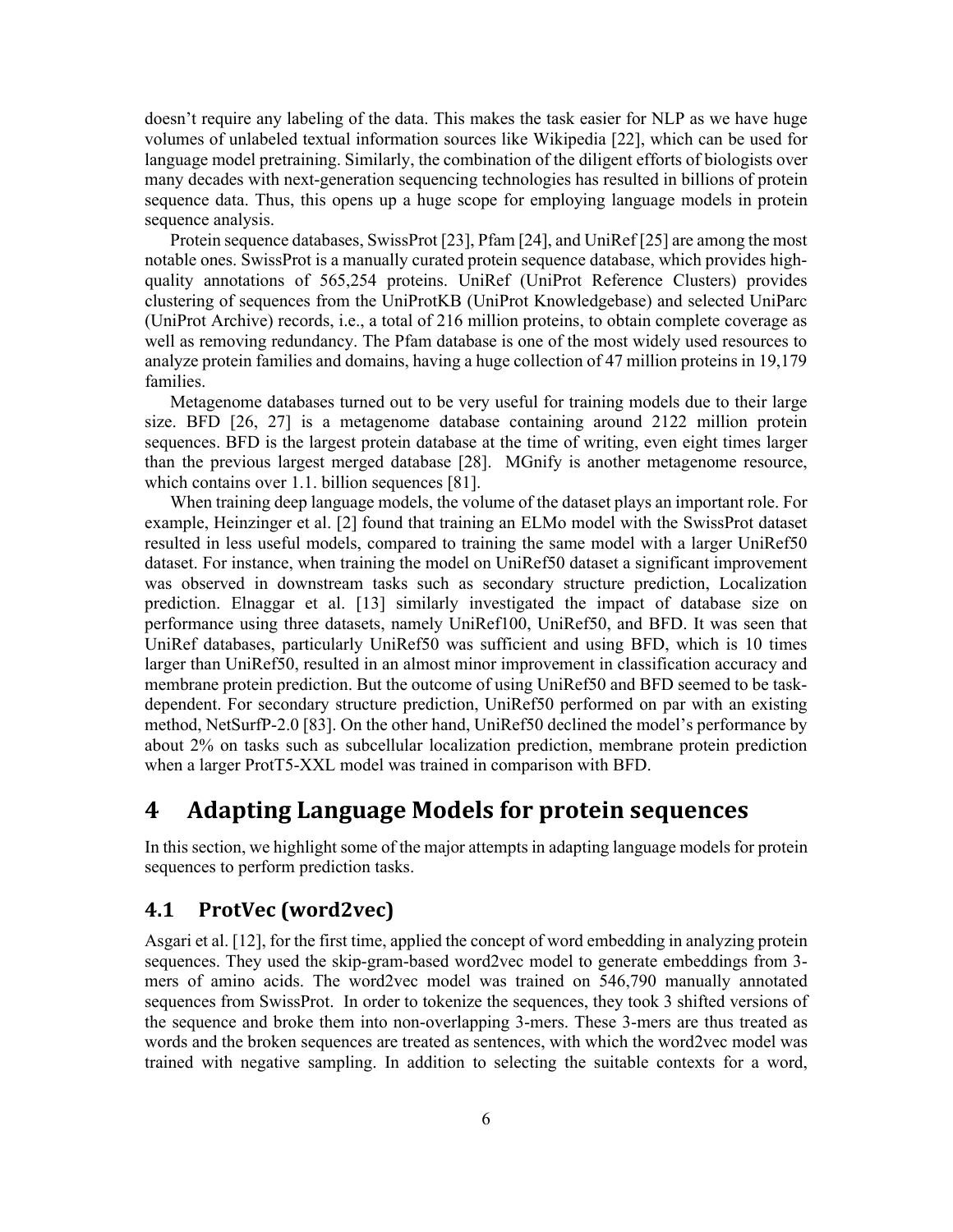negative sampling randomly picks some contexts which are not related to that word, thus it enables the embeddings of similar words proximate and dissimilar words distant. The trained model, named as ProtVec, can embed 3-mers in 100-dimensional space. The learned protein space is also consistent in terms of the distribution of various biophysical and biochemical properties such as volume, polarity, hydrophobicity, etc.

The model was applied in two tasks, protein family classification, and disordered protein region prediction. They used the computed 100 dimensional 3-mer vectors, averaged over the entire sequence as the input to an SVM classifier. The family classification, applied on 324,018 protein sequences from SwissProt, spanning over 7,027 protein families, showed an average accuracy of 93%, surpassing existing methods. The accuracy of disordered protein prediction were 99.8% and 100% on the two datasets they used. ProtVec was later extended to ProtVecX [32], which can operate on variable-length segments of protein sequences. The extension of word2vec, doc2vec has also been applied for protein sequence analysis tasks, e.g., protein localization prediction [33].

Since this foundational work of Asgari et al. [12], word2vec were used in diverse prediction tasks , including protein-protein interaction binding sites [34], compound-protein interaction [35], protein Glycation sites [36], generalized protein classification [37]. Word2vec embeddings were used as input for conventional machine learning models such as SVM, KNN, Random Forest [38, 39, 40] and also for deep learning models, e.g. CNN [36], RNN [41], and Transformers [35].

In some works, FastText skip-gram model [42], which represents each word as a bag of character n-gram, was also employed to generate embeddings from protein sequences, which was later used for different types of analysis [38, 40, 43]. Islam et al. [37] proposed m-NGSG, which modifies the k-skip-bi-gram model by employing a combination of n-grams and skip grams and demonstrated consistent improvement on tasks including localization prediction, fluorescent protein prediction, antimicrobial peptide prediction. Ideally, the embeddings are expected to work well in many prediction tasks, but there is a report that a network specifically trained on a particular task (kinase-substrate phosphorylation prediction) showed a better performance than ProtVec [44]. Ibtehaz et al. [45] analyzed and found that the ProtVec embeddings hardly correspond with similarity scores of the k-mers, i.e. the vector similarity (cosine similarity) of the embeddings of the k-mers correlates little with the similarity score (alignment score) of the k-mers (Pearson correlation coefficient of 0.226). Ibtehaz et al. proposed the Align-gram model, which modified the Skip-gram model to make it more aligned with protein analysis, making vector similarity and k-mer similarity equivalent (Pearson correlation coefficient of 0.902).

#### **4.2 UDSMProt (AWD‐LSTM)**

Strodthoff et al. attempted to devise a single, universal model architecture to solve diverse problems related to proteins. The proposed architecture UDSMProt [29] was based on the AWD-LSTM language model [18], which is internally a 3-layer LSTM network, with different dropout regularizations (input, embedding, weight, hidden state, and output layer dropout). The model was pretrained on SwissProt.

UDSMProt operates on protein sequence data tokenized to the amino acid level. The pretraining aimed towards predicting the next token for a given sequence of tokens, implicitly learning the structure and semantics of the language i.e., protein sequences. During various downstream prediction tasks, the embeddings obtained from the model were compiled through a Concat-Pooling layer and some dense layers were added on top which is trained in the process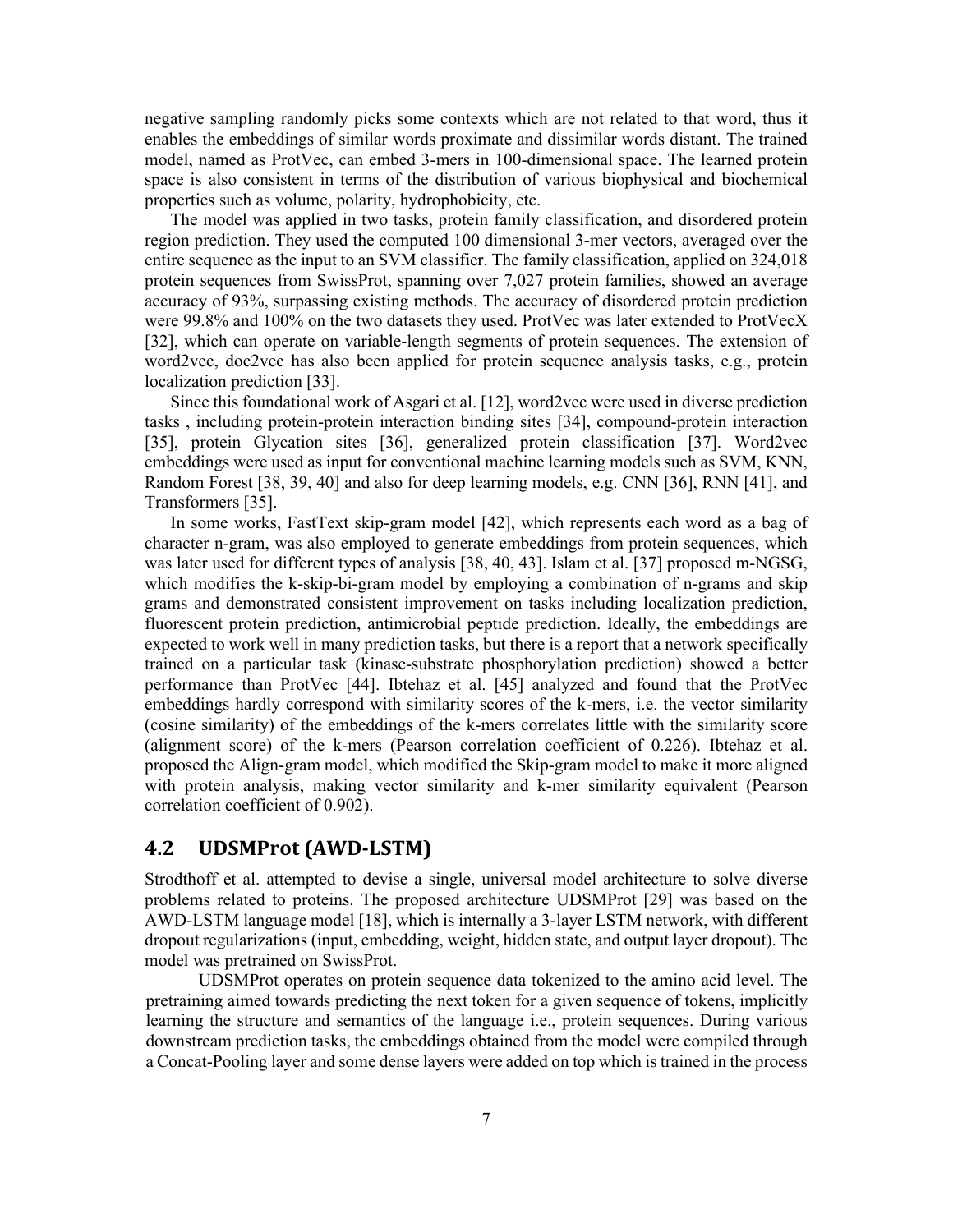of finetuning. The UDSMProt pipeline was evaluated on three different tasks, enzyme class prediction, gene ontology prediction, and remote homology and fold detection. With mere finetuning on the problem datasets, the proposed method performs on par with state-of-the-art algorithms that were tailored to those specific tasks, even surpassing them in two tasks.

UDSMProt was later used in the USMPEP [63] pipeline. State-of-the-art result was obtained on MHC class I binding prediction, using just a generic model without any domainspecific heuristics.

#### **4.3 UniRep (mLSTM)**

Alley et al. [31] trained an mLSTM model with 1900 hidden units, UniRep, on around 24 million protein sequences in UniRef50. Despite being trained in an unsupervised manner, i.e., predicting the next amino acid from a sequence of amino acids, UniRep embeddings managed to create physicochemically meaningful clusters of amino acids and partition structurally similar protein sequences. The learned embeddings were able to predict protein secondary structure, the stability of natural and de novo designed proteins, and the quantitative function of molecularly diverse mutants. It was also shown that UniRep has the potential to enhance efficiency in protein engineering tasks, as demonstrated in predicting fluorescence in engineered proteins. The primary contribution of UniRep was extracting the fundamental protein features using unsupervised deep learning as fixed-length vectors which are both semantically rich and structurally, evolutionarily, and biophysically grounded.

In addition, UniRep embedding-based feature representation has demonstrated improved performance in other tasks, anticancer peptides prediction [64], assessing disease risk of protein mutation [65], localizing sub-Golgi proteins [66], and Peroxisomal proteins [52]. UniRep embeddings correlated with biological features important for protein expression in *B. subtilis* [67] and can also be used to analyze interaction patterns between virus and human proteins [68].

#### **4.4 SeqVec (ELMo)**

As mentioned in earlier sections, word2vec embeddings ignore context, which can be solved by using a complex language model like ELMo. Heinzinger et al. [2] proposed SeqVec, which is an ELMo model trained on protein sequences. The authors basically used the standard ELMo implementation. The two-layer ELMo model applied dropout and shared weights between forward and backward LSTMs to reduce overfitting. It was trained on the UniRef50 database. The SeqVec model can take a protein sequence and returns 3076 features for each residue in the sequence.

The embeddings generated from SeqVec were evaluated in four different tasks, namely, secondary structure prediction, disorder prediction, localization prediction, and membrane prediction and showed better performance than other sequence-based representations such as one-hot encoding and ProtVec. SeqVec runs much faster than evolutionary methods e.g. HHBlits [46] and the speed is not affected by the size of the database, thus is massively scalable.

With the release of SeqVec [2], ELMo has been promptly received as a welcomed addition to the bioinformatics analysis toolbox. Zeng et al. [47] used ELMo to learn a context-dependent embedding of amino acids for MHC I class ligand prediction. Litmann et al. [48] demonstrated that by simply using ELMo and BERT-based embeddings, it is possible to almost reach the state of the art in protein function prediction. Again, Villegas et al. [49] leveraged ELMo embedding as features for protein function prediction. SeqVec features was also applied to Bcell epitope prediction [50], and cross-species protein function prediction [51]. Moreover, Elmo embeddings were used as input for SVM [52] and Graph Neural Networks [53].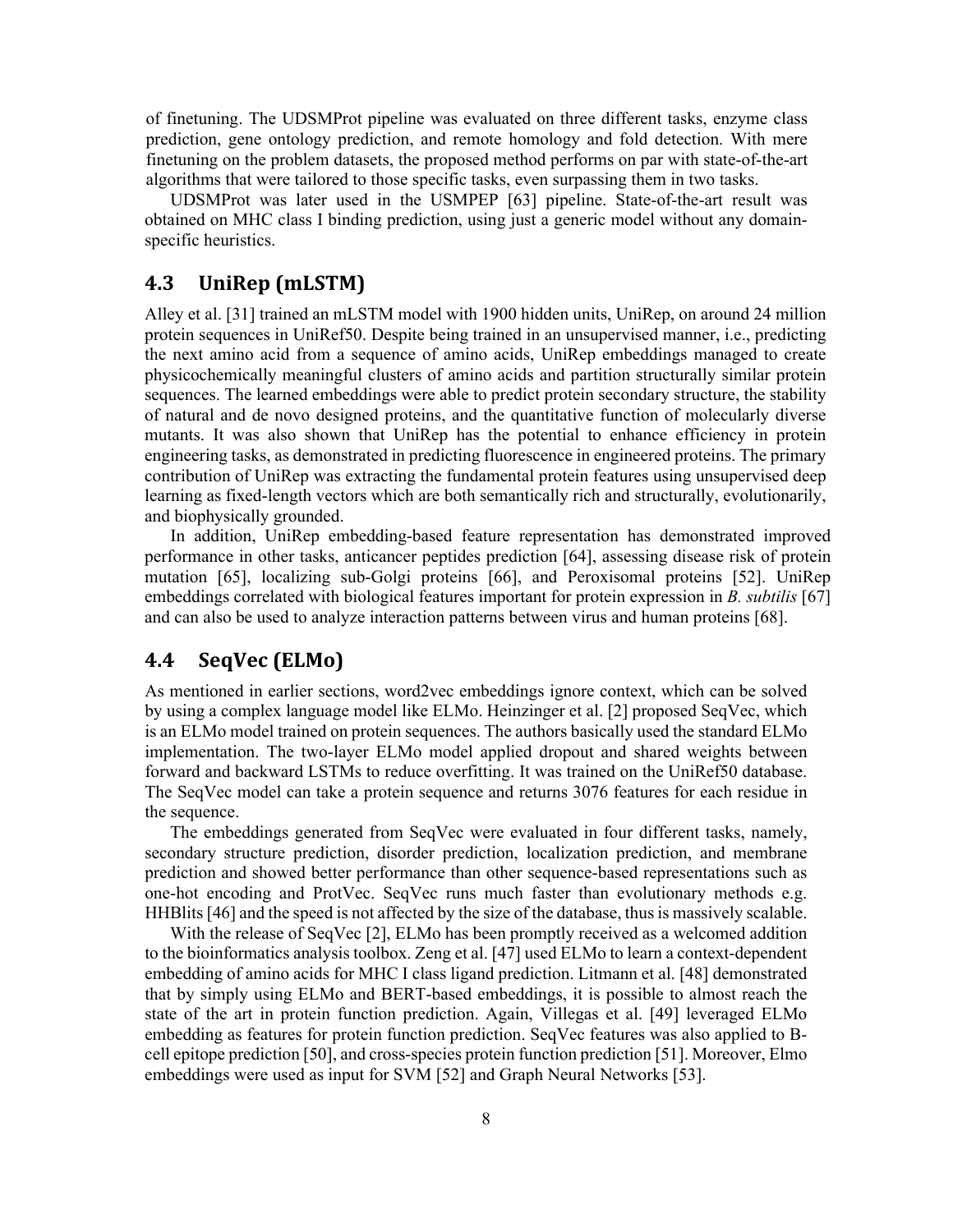Apart from the standard ELMo architecture, general BLSTM networks have also been used in several other protein language modeling tasks. Bepler et al. [75] trained a multitask neural network to solve protein structural tasks, contact prediction and structural similarity prediction by training on protein structure information. In another work [76], the authors also experimented with introducing a two-stage feedback mechanism where they trained a BLSTM on protein sequences and contact map information and a proposed 'soft symmetric alignment'. Primarily, the encoder generates embeddings from the amino acid sequence. Later the embeddings are used to predict contact maps and compute L1 distance between pairs of proteins by the proposed soft symmetric alignment. These error terms are fed as feedback signals to the language model, thus making the embeddings more biologically driven. DeepBLAST [77] on the other hand, obtained alignments from embeddings learned from the protein language model in [75] and integrates them into an end-to-end differentiable alignment framework.

#### **4.5 ESM‐1b (Transformer)**

Rives et al. [69] trained transformer models on 250 million protein sequences from UniParc [3]. Initially, transformer models with 100M parameters were trained and a systematic hyperparameter optimization was performed. After finalizing the suitable hyperparameter set, the model was scaled to 33 layers, having around 650M parameters. The trained ESM-1b transformer managed to learn the biochemical properties of the amino acids. The output embeddings allowed to cluster the residues in several groups which are consistent with the hydrophobic, polar, and aromatic nature of amino acids. Furthermore, the molecular weight and charge information was also reflected across the amino acids. Moreover, the different biological variations are encoded in the representation space. Specifically, the embeddings without any explicit information managed to cluster the orthologous genes together. Furthermore, the learned embeddings are suitable to be used as feature representations for various downstream tasks. The authors demonstrated applications of the trained model in remote homology prediction, secondary structure prediction, and contact prediction. ESM-1b embeddings were used in protein function prediction [70], effects of mutations on protein function [71], contact map prediction [72], protein fitness prediction [73], and Lectin-Glycan Binding Prediction [74].

A recent work based on transformer language modeling, MSA transformer [84] used multiple sequence alignment as inputs to a transformer and significantly improves the performance over ESM-1b in unsupervised contact prediction, increasing top-L long-range contact precision by 15 points. MSA transformer also outperforms NetSurfP-2.0 in secondary structure prediction by increasing in Q8 accuracy by 2%.

### **4.6 ProtTrans (BERT)**

Since its introduction, BERT has become the defacto standard model of solving NLP problems. Elnaggar et al. [13] ported BERT for protein sequence analysis. They trained two autoregressive models (Transformer-XL, XLNet) and four auto-encoder models (BERT, Albert, Electra, T5) on data from UniRef and BFD, using roughly 2,122 million protein sequences. The authors followed the standard implementations of the transformer models and trained different instances on different datasets. Training such networks on the astounding amount of data required the assistance of HPC (High-Performance Computing), using 5616 GPUs and TPU Pod up to 1024 cores.

 The embeddings captured various biophysical properties of the amino acids, structure classes of proteins, domains of life and viruses, and protein functions in conserved motifs. The embeddings were also evaluated on per-residue (protein secondary structure prediction) and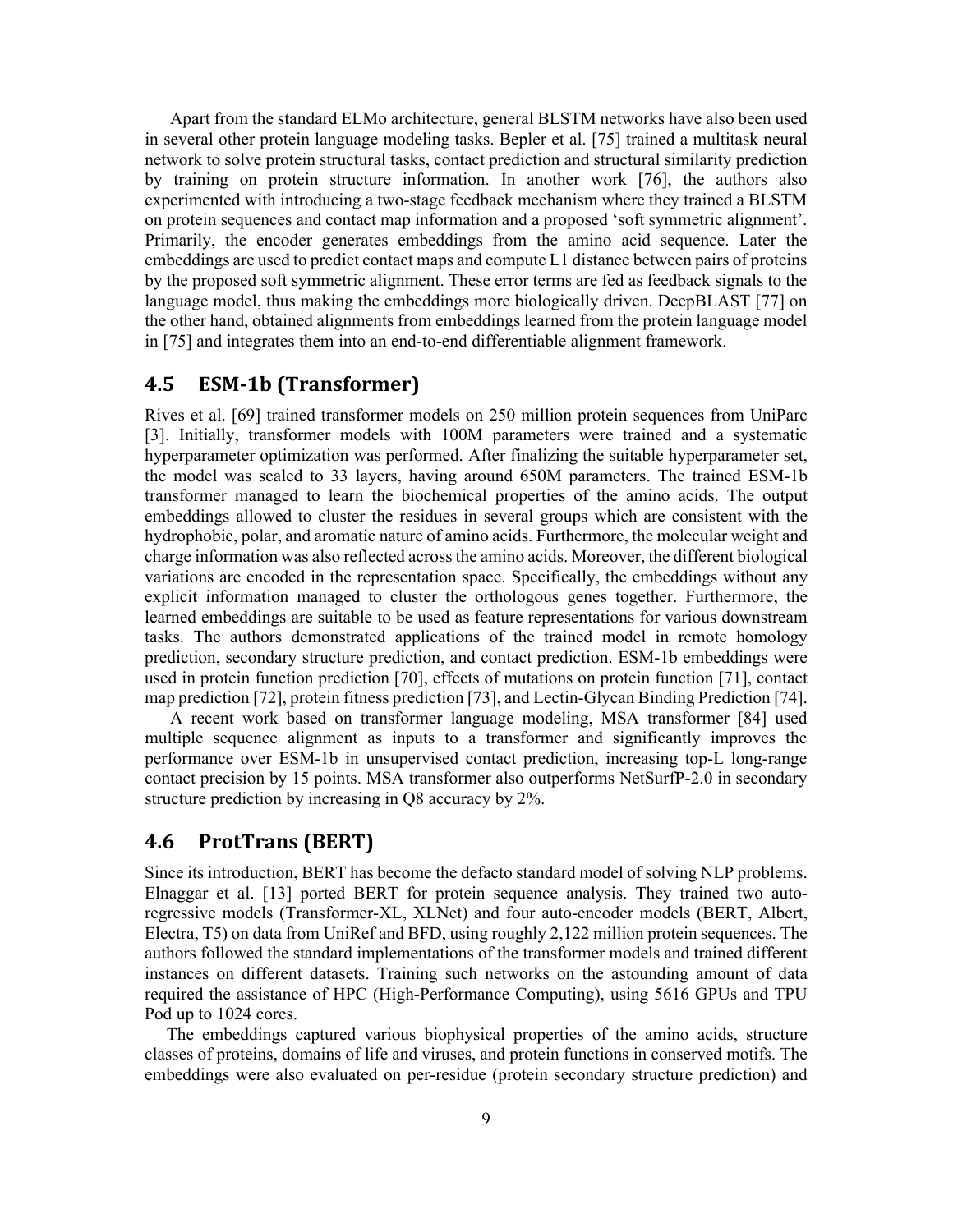per-protein (cellular localization and membrane protein classification) levels. No task-specific modifications were performed, rather, the models were used as static feature extractors, by extracting embeddings derived from the hidden state of the last attention layer. From the experiments, it was observed that both for localization and secondary structure prediction finetuning improved performance. Impressively, embeddings from their trained ProtT5 model, for the first time, surpassed the state-of-the-art methods in the secondary structure prediction task, without using any evolutionary information. The authors assessed the impact of database size. They observed that models trained on UniRef50 were enough and adding the huge amount of data from BFD hardly presented noticeable improvements.

Despite BERT being just recently adopted for proteins, it has rapidly gained popularity. Hiranuma et al. [54] used ProtBERT embeddings along with several structural features to guide and improve protein structure refinement. Litmann et al. [48] investigated the effectiveness of BERT embeddings in Gene Ontology prediction. Charoenkwan et al. [55] used BERT embeddings to predict amino acid sequences of peptides that taste bitter without using any structural information and greatly outperformed the existing works. Filipavicius et al. [56] pretrained a RoBERTa model on a mixture of binding and random protein pairs and achieved enhanced downstream protein classification performance for tasks such as homology prediction, localization prediction, protein-protein interaction prediction as compared to the ESM-1b[69] transformer. Application of BERT embeddings was able to improve several peptide prediction tasks [57, 58, 59]. BERT embeddings were also effective as input representations for clustering algorithms [60] and graph neural networks [61, 62] for tasks such as clustering protein functional families [60], predicting effects of mutation [61], and proteinprotein interaction site prediction [62].

Vig et al. [78] analyzed underlying learned information of protein transformer models, utilizing attention mechanisms. They analyzed and experimented with transformer models from TAPE [30] and ProtTrans [13], with a specific focus on the attention mechanism. Their analysis revealed that attention can capture high-level structured properties of proteins, namely, amino acids that were nearby in the 3D structure, despite being further apart in the 1D sequence. Furthermore, it was found that attention reflects binding sites, amino acid contact maps, and amino acid substitution matrices.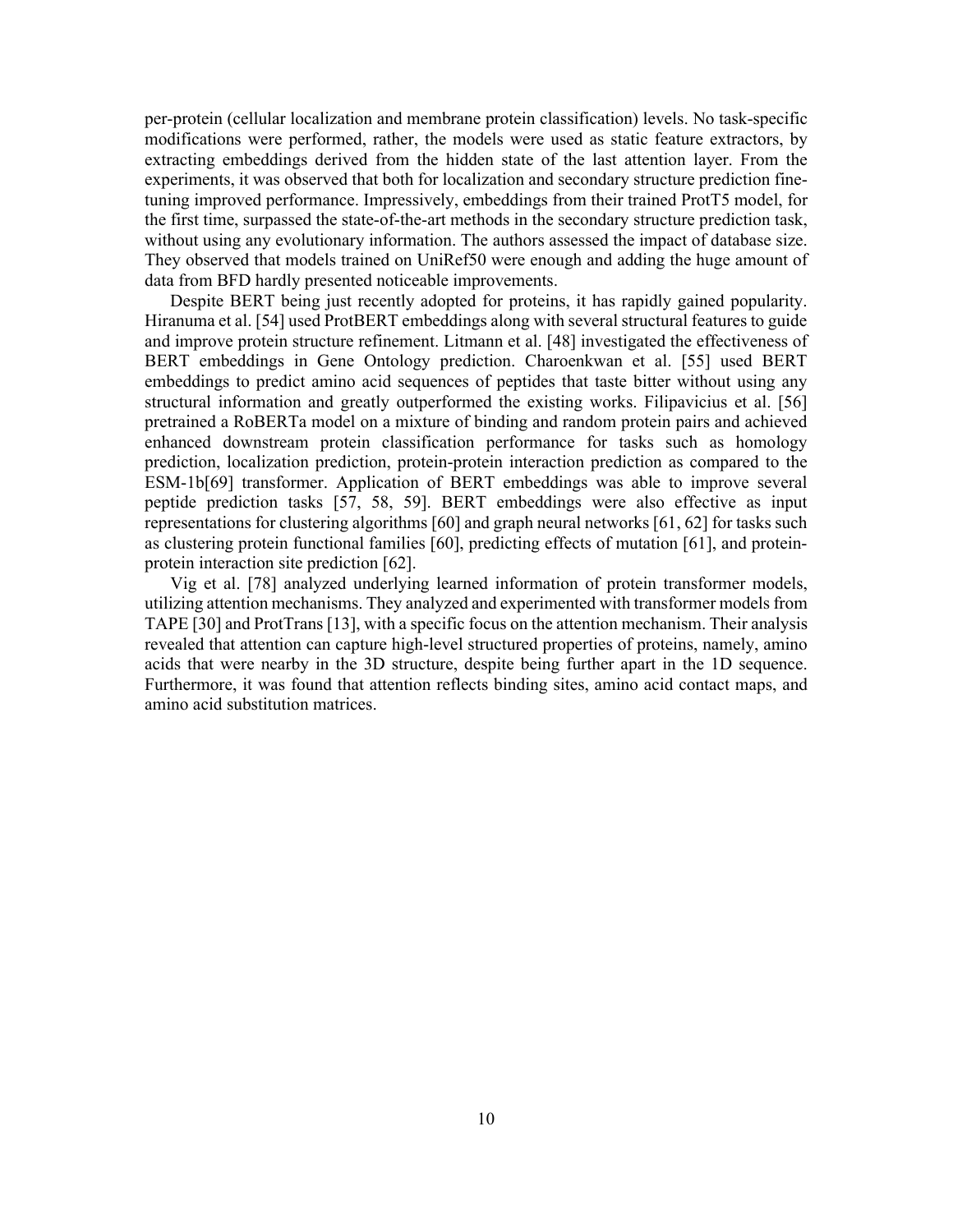| Embedding             | Problem                                                             | Model                              | <b>Additional Features</b>                                                           | Dataset                                                                                                                                                                               | Ref    | Source Code/Server                                                             |
|-----------------------|---------------------------------------------------------------------|------------------------------------|--------------------------------------------------------------------------------------|---------------------------------------------------------------------------------------------------------------------------------------------------------------------------------------|--------|--------------------------------------------------------------------------------|
| ProtVec<br>(word2vec) | Protein-protein<br>interaction (PPI)<br>binding sites<br>prediction | <b>CNN</b><br><b>RNN</b><br>fusion | HSP, PSSM, ECO, RSA,<br>RAA, disorder,<br>hydropathy, physicocheme<br>ial properties | Recent publications                                                                                                                                                                   | $[34]$ | https://github.com/lucian-<br>ilie/DELPHI<br>Server: https://delphi.csd.uwo.ca |
|                       | Compound-<br>protein interaction<br>prediction                      | Transform<br>er                    | Atomic properties                                                                    | Human<br>dataset, Caenorhabditis<br>elegans dataset, BindingDB d<br>ataset                                                                                                            | $[35]$ | https://github.com/lifanchen-<br>simm/transformerCPI                           |
|                       | Protein glycation<br>sites prediction                               | <b>LSTM</b>                        | $\overline{\phantom{a}}$                                                             | 3 Surveyed Datasets                                                                                                                                                                   | $[36]$ | Server:<br>http://watson.ecs.baylor.edu/ngsg                                   |
|                       | Protein<br>classification                                           | <b>LR</b>                          |                                                                                      | Subchlo, osFP, iAMP-<br>2L, Cypred and PredSTP, Tu<br>morHPD 1 and 2, HemoPI 1<br>and 2, IGPred and PVPred                                                                            | $[37]$ | https://bitbucket.org/sm islam/m<br>ngsg/src/master/                           |
|                       | Transporter<br>substrate<br>specificities<br>identification         | <b>SVM</b>                         |                                                                                      | Proteins involved in trans-<br>porting ion/molecules,<br>collected<br>from UniProt (release<br>2018 10). Dataset<br>available in<br>: http://bio216.bioinfo.yzu.ed<br>u.tw/fasttrans/ | $[38]$ | Server:<br>http://bio216.bioinfo.yzu.edu.tw/<br>fasttrans                      |
|                       | Nuclear<br>localization signal<br>identification                    | Multivaria<br>te<br>Analysis       | physicochemcial properties<br>, disorder, PSSM                                       | NLSdb 2003, NLSdb 2017, S<br>eqNLS                                                                                                                                                    | $[39]$ | Server:<br>http://www.csbio.sjtu.edu.cn/bioi<br>nf/INSP/                       |
|                       | Tumor necrosis<br>factors idetificatio<br>n                         | <b>SVM</b>                         |                                                                                      | 106 protein from tumor<br>necrosis factor family and<br>1023 sequences from other<br>major cytokine families were<br>collected<br>from UniProt (release<br>$2019$ 05)                 | [40]   | https://github.com/khucnam/TNF<br>Pred                                         |
|                       | MHC binding<br>prediction                                           | <b>GRU</b>                         | MHC Allele embedding                                                                 | <b>IEDB</b><br>and receent publications                                                                                                                                               | $[41]$ | https://github.com/cmb-<br>chula/MHCSeqNet                                     |

#### **Table 1: The list of reviewed methods in this article.**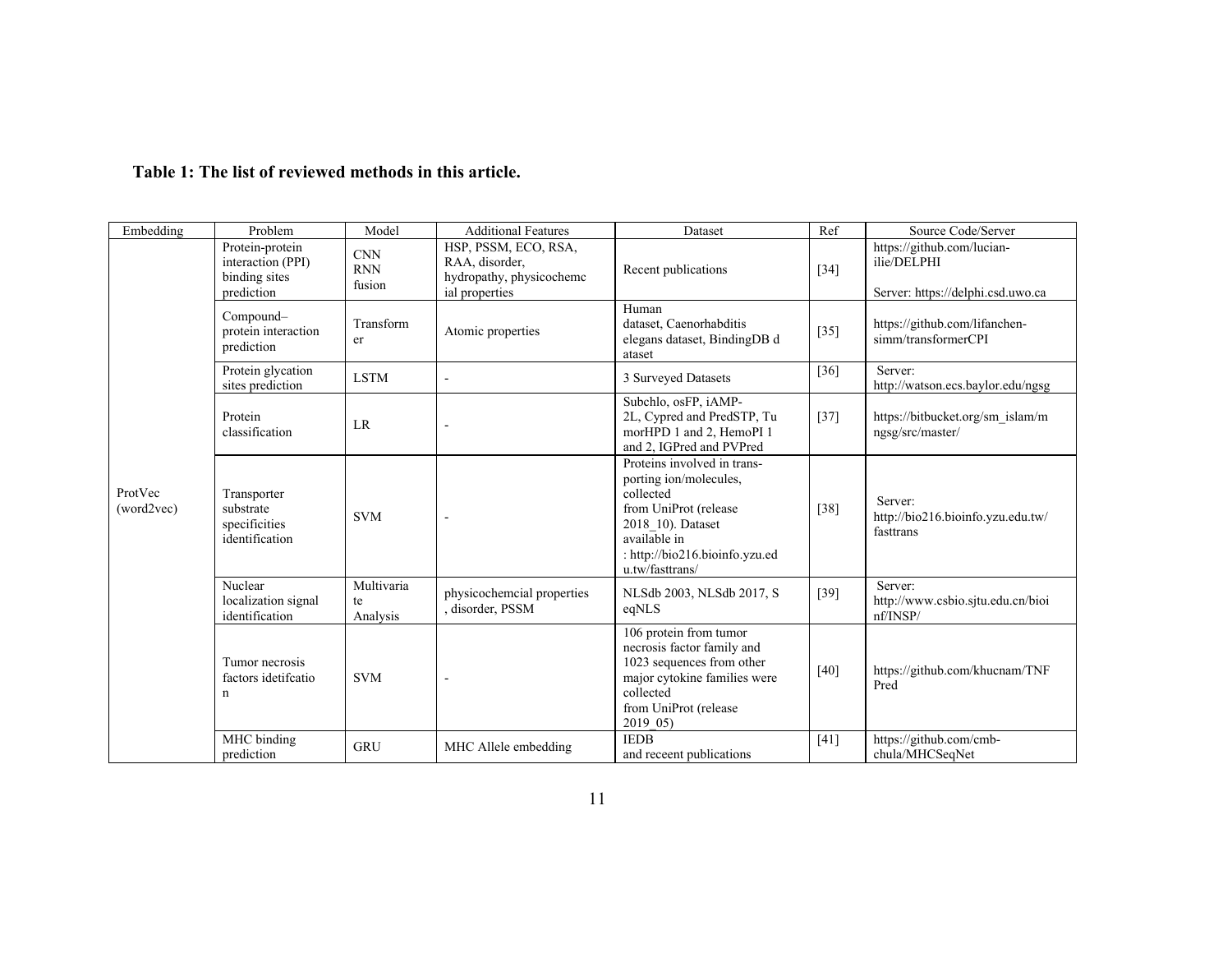|                               | Nucleic acid-<br>binding protein<br>identification  | <b>NN</b>                                      | RNA sequence embedding                                         | RNAcompete dataset, PBM<br>dataset and recent<br>publications                                                                                                                                                            | $[43]$ | https://github.com/syang11/Prob<br>eRating                                                    |
|-------------------------------|-----------------------------------------------------|------------------------------------------------|----------------------------------------------------------------|--------------------------------------------------------------------------------------------------------------------------------------------------------------------------------------------------------------------------|--------|-----------------------------------------------------------------------------------------------|
| <b>UDSMProt</b><br>(AWD-LSTM) | MHC binding<br>prediction                           | <b>LSTM</b>                                    | ÷,                                                             | IEDB, HPV                                                                                                                                                                                                                | $[63]$ | https://github.com/nstrodt/USMP<br>ep                                                         |
| UniRep.<br>(mLSTM)            | Anticancer<br>peptide<br>prediction                 | KNN.<br>LDA,<br>SVM, RF,<br>LGBM,<br><b>NB</b> | Pretrained SSA<br>embedding                                    | AntiCP 2.0 datasets                                                                                                                                                                                                      | $[64]$ | https://github.com/zhibinlv/iACP<br>-DRLF                                                     |
|                               | Disease risk<br>prediction                          | <b>MLP</b>                                     | Hydrophilic properties                                         | <b>BRCA1, PTEN</b>                                                                                                                                                                                                       | [65]   | https://github.com/xzenglab/Bert<br>VS                                                        |
|                               | Sub-Golgi<br>localization<br>identification         | <b>SVM</b>                                     | $\blacksquare$                                                 | Recent publications                                                                                                                                                                                                      | [66]   | https://github.com/zhibinlv/isGP-<br><b>DRLF</b><br>Server: http://isgp-<br>drlf.aibiochem.ne |
|                               | Peroxisomal<br>proteins localisati<br>on prediction | <b>SVM</b>                                     | SeqVec embedding                                               | Protein sequences for<br>peroxisomal membrane and<br>matrix proteins collected<br>from UniprotKB/SwissProt da<br>tabase. Dataset available in<br>: https://github.com/MarcoAn<br>teghini/In-<br>Pero/tree/master/Dataset | $[52]$ | https://github.com/MarcoAnteghi<br>ni/In-Pero                                                 |
| SeqVec<br>(ELMo)              | MHC class I<br>ligand prediction                    | Residual<br>Network                            | One hot encoding,<br>BLOSUM50                                  | Recent publications                                                                                                                                                                                                      | $[47]$ | https://github.com/gifford-<br>lab/DeepLigand                                                 |
|                               | Protein function<br>prediction                      | Modified<br><b>KNN</b>                         | <b>BERT</b> embedding                                          | CAFA3                                                                                                                                                                                                                    | $[48]$ | https://github.com/Rostlab/goPre<br>dSim<br>Server:<br>https://embed.protein.properties       |
|                               | Protein function<br>prediction                      | KNN, LR,<br>MLP,<br>CNN,<br><b>GCN</b>         | One hot encoding, k-<br>mer, DeepFold features,<br>Contact map | CAFA3                                                                                                                                                                                                                    | $[49]$ | https://github.com/stamakro/GC<br>N-for-Structure-and-Function                                |
|                               | linear B-cell<br>epitope<br>prediction              | <b>NN</b>                                      | Amino acid embedding                                           | IEDB Linear Epitope Dataset                                                                                                                                                                                              | $[50]$ | https://github.com/mcollatz/EpiD<br>ope                                                       |
|                               | Protein function<br>prediction                      | <b>LR</b>                                      |                                                                | SwissProt, cross-species<br>datasets                                                                                                                                                                                     | $[51]$ |                                                                                               |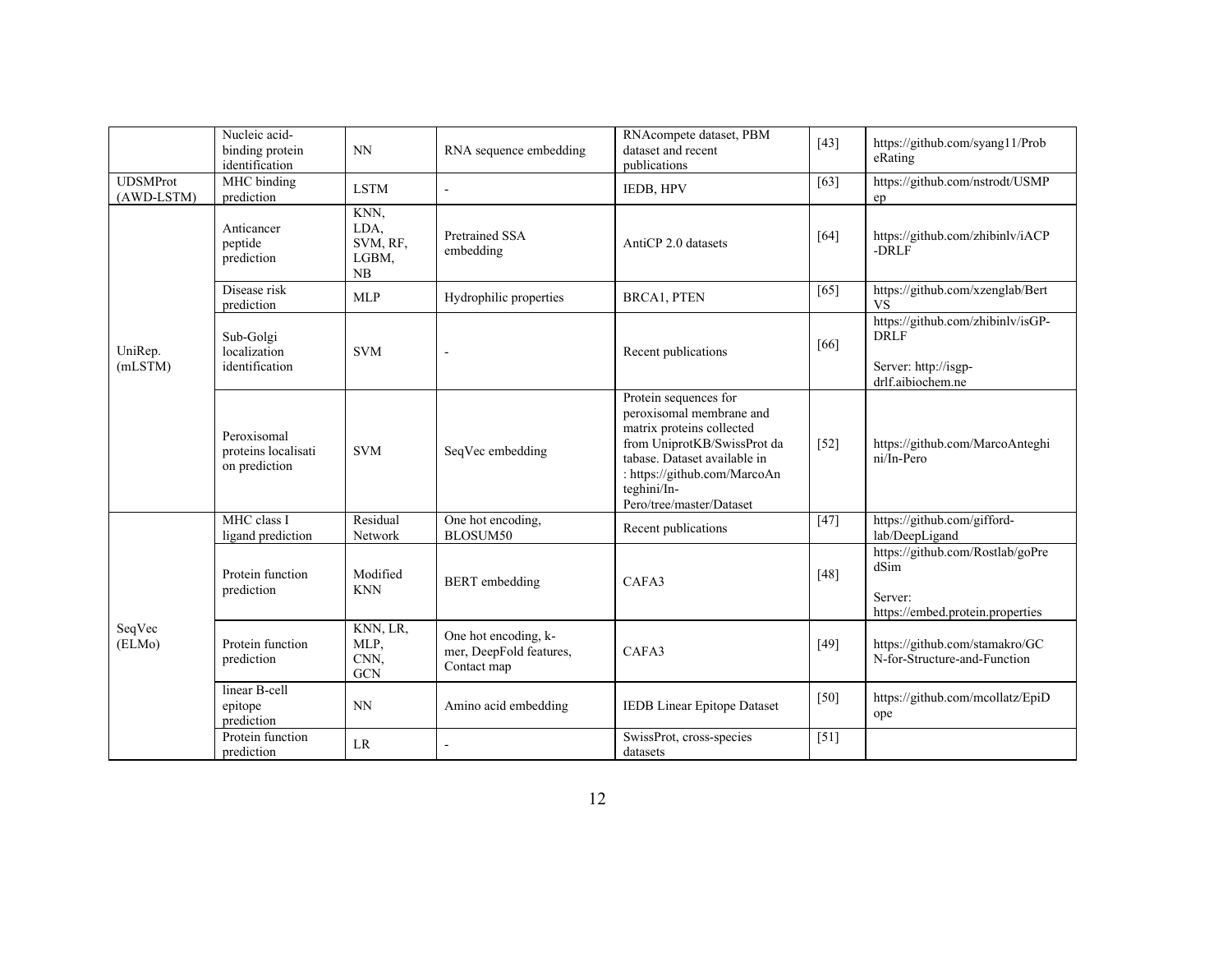|                         | Peroxisomal<br>proteins localisati<br>on prediction                    | <b>SVM</b>              | UniRep embedding                                                                                                                                                                                | Protein sequences for<br>peroxisomal membrane and<br>matrix proteins collected<br>from UniprotKB/SwissProt da<br>tabase. Dataset available in<br>: https://github.com/MarcoAn<br>teghini/In-<br>Pero/tree/master/Dataset | $[52]$ | https://github.com/MarcoAnteghi<br>ni/In-Pero                                                                              |
|-------------------------|------------------------------------------------------------------------|-------------------------|-------------------------------------------------------------------------------------------------------------------------------------------------------------------------------------------------|--------------------------------------------------------------------------------------------------------------------------------------------------------------------------------------------------------------------------|--------|----------------------------------------------------------------------------------------------------------------------------|
|                         | Cofactor<br>specificity<br>of Rossmann-<br>fold protien predi<br>ction | <b>GCN</b>              | $\overline{a}$                                                                                                                                                                                  | ECOD and literature datasets                                                                                                                                                                                             | $[53]$ | https://github.com/labstructbioinf<br>/rossmann-toolbox<br>Server:<br>https://lbs.cent.uw.edu.pl/rossma<br>nn-toolbox      |
|                         | Protein function<br>prediction                                         | <b>GAT</b>              | inter-<br>residue contact graphs                                                                                                                                                                | PDB-cdhit                                                                                                                                                                                                                | $[70]$ |                                                                                                                            |
|                         | Effect of mutation<br>prediction                                       | Transform<br>er         |                                                                                                                                                                                                 | 41 deep mutational scans                                                                                                                                                                                                 | $[71]$ |                                                                                                                            |
| ESM-1b<br>(Transformer) | Contact map<br>prediction                                              | <b>CNN</b>              | One hot encoding, SS3,<br>SS8, ASA< HSE, protein<br>backbone torsion angles                                                                                                                     | ProteinNet, CASP14-FM,<br>SPOT-2018                                                                                                                                                                                      | $[72]$ | https://github.com/jas-<br>preet/SPOT-Contact-Single<br>Server: https://sparks-<br>lab.org/server/spot-contact-<br>single/ |
|                         | Protein fitness<br>prediction                                          | Ridge<br>Regressio<br>n | One hot encoding,<br>physicochemical represtent<br>aion                                                                                                                                         | 19 labelled mutagenesis<br>datasets                                                                                                                                                                                      | $[73]$ |                                                                                                                            |
|                         | Lectin-Glycan<br>binding<br>prediction                                 | <b>MLP</b>              | SweetNet features                                                                                                                                                                               | Dataset was curated from<br>3,228 glycan arrays from the<br>Consortium for<br>Functional Glycomics databas<br>e and 100 glycan arrays from<br>the Carbohydrate Microarray<br>Facility of Imperial College<br>London      | $[74]$ | https://github.com/BojarLab/Lect<br>inOracle                                                                               |
| ProtTrans<br>(BERT)     | Protein structure<br>refinement                                        | <b>CNN</b>              | distance maps, amino acid<br>identities and properties,<br>backbone angles, residue<br>angular orientations,<br>Rosetta energy terms,<br>secondary structure<br>information, MSA<br>information | <b>PISCES</b>                                                                                                                                                                                                            | $[54]$ | https://github.com/hiranumn/Dee<br>pAccNet                                                                                 |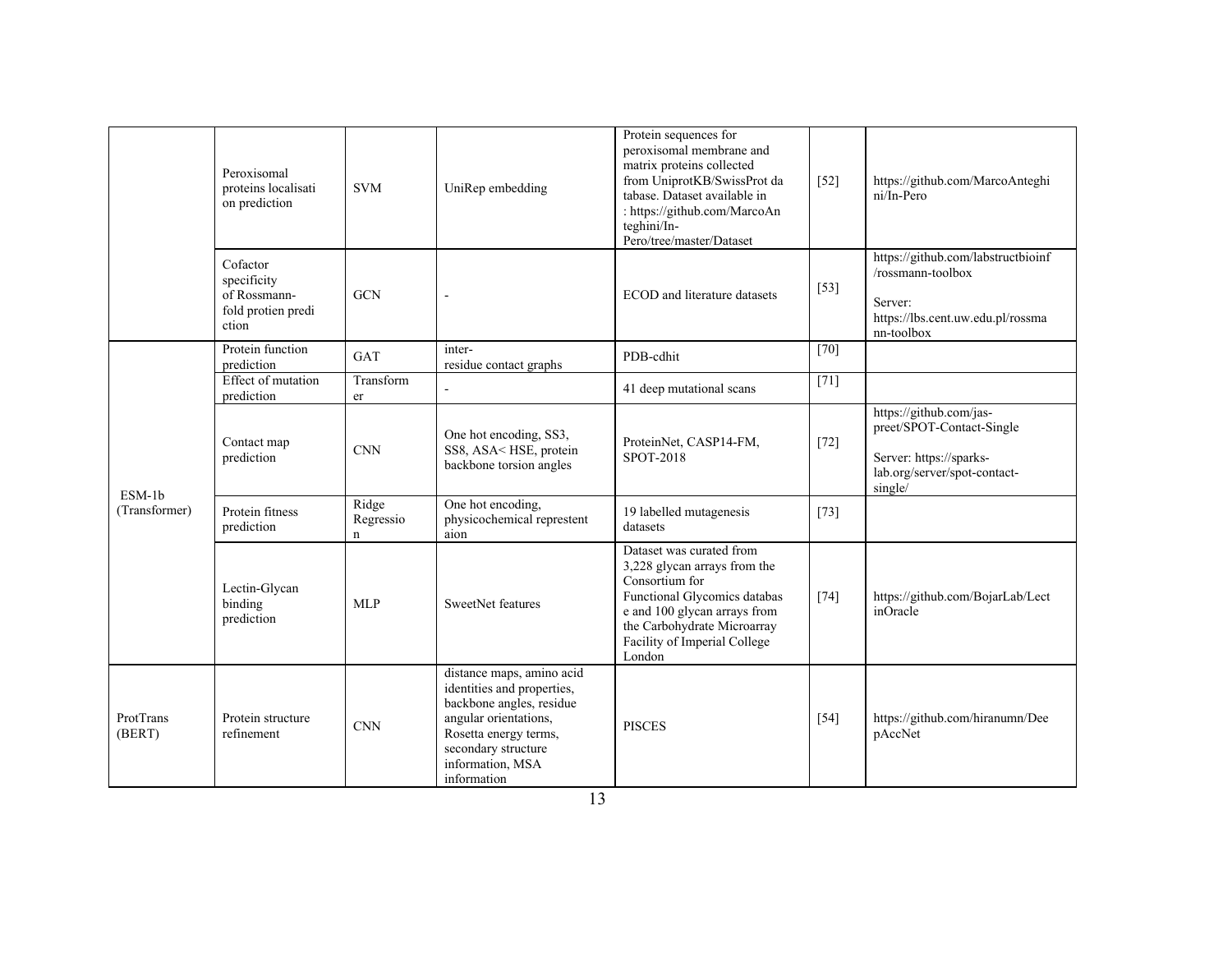|  | Protein function<br>prediction                                      | Modified<br><b>KNN</b> | ELMo embedding           | CAFA3                                                                                                                   | $[48]$ | https://github.com/Rostlab/goPre<br>dSim<br>Server:<br>https://embed.protein.properties         |
|--|---------------------------------------------------------------------|------------------------|--------------------------|-------------------------------------------------------------------------------------------------------------------------|--------|-------------------------------------------------------------------------------------------------|
|  | Peptide binding<br>site identification                              | Transform<br>er        |                          | peptide complex dataset                                                                                                 | $[57]$ |                                                                                                 |
|  | Signal peptide<br>prediction                                        | <b>CRF</b>             | $\tilde{\phantom{a}}$    | Extended previously<br>published dataset with newly<br>available sequences<br>from UniProt, Prosite and<br><b>TOPDB</b> | $[58]$ | Server:<br>https://services.healthtech.dtu.dk/<br>service.php?SignalP-6.0                       |
|  | MHC-peptide<br>class II interaction<br>prediction                   | Transform<br>er        |                          | <b>IEDB</b><br>and receent publications                                                                                 | $[59]$ | https://github.com/s6juncheng/B<br><b>ERTMHC</b><br>Server:<br>https://bertmhc.privacy.nlehd.de |
|  | Functional family<br>clustering                                     | <b>DBSCAN</b>          | $\overline{\phantom{a}}$ | <b>CATH</b>                                                                                                             | [60]   | https://github.com/Rostlab/FunF<br>amsClustering                                                |
|  | Effect of mutation<br>prediction                                    | <b>LGBM</b>            | ProteiSolver features    | ProTherm, SKEMPI                                                                                                        | $[61]$ | Server: http://elaspic.kimlab.org                                                               |
|  | Protein-protein<br>interaction (PPI)<br>binding sites<br>prediction | <b>GCN</b>             | $\overline{\phantom{a}}$ | Recent publications                                                                                                     | $[62]$ | https://github.com/Sazan-<br>Mahbub/EGRET                                                       |

For each method, we listed the problem solved, machine learning model, additional features, dataset, and software availability. Abbreviations : CNN = Convolutional Neural Network, RNN = Recurrent Neural Network, LSTM = Long Short-Term Memory, LR = Logistic Regression, SVM = Support Vector Machine, GRU = Gated Recurrent Unit, NN = Neural Network, KNN = K-Nearest Neighbors, MLP = Multi-Layer Perceptrons, GCN = Graph Convolutional Network, DBSCAN = Density-Based Spatial Clustering of Applications with Noise, CRF = Conditional Random Field, LGBM = Light Gradient Boosting Machine, LDA = Latent Dirichlet Allocation, RF = Random Forest, NB = Naive Bayes, GAT = Graph Attention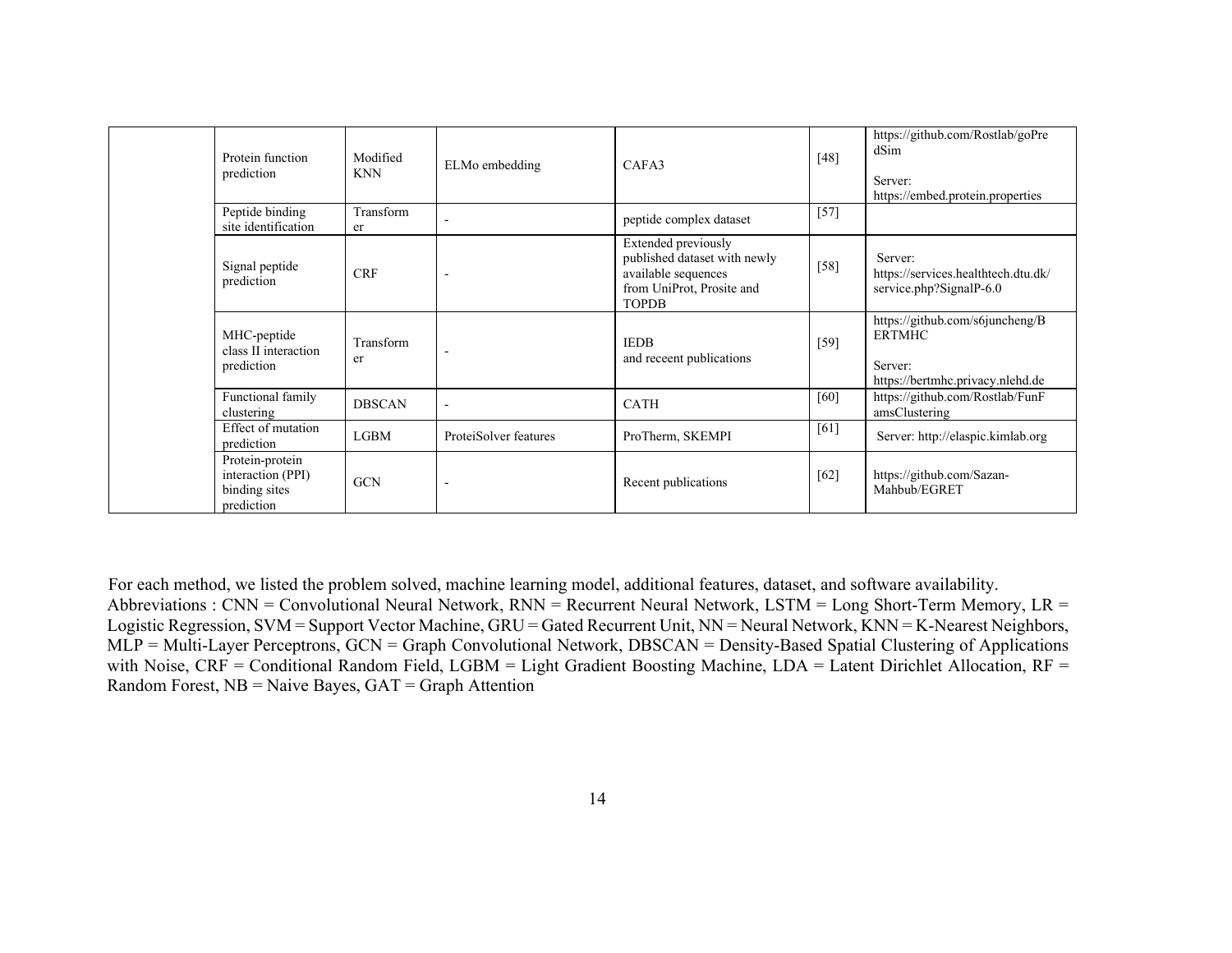## **5 Conclusion**

Various successful adaptations of the language models in bioinformatics have greatly benefitted the analysis of protein sequences and various kinds of predictions. In addition to using embedding learning on specific datasets and tasks [79,80], pretraining language models on millions of protein sequences can dramatically improve the performance of downstream tasks.

We have reviewed a total of 33 methods (as summarized in Table 1) that rely on sequence embeddings as input, moving away from the traditional bioinformatics pipeline of computing PSSM or HMM profiles. Among the various types of embeddings, ProtVec and ProtTrans have been used most frequently (in 9 and 8 methods respectively). For various problems, such as secondary structure prediction, protein-protein interaction site prediction, previous state-of-theart performance have already been surpassed merely using embeddings learned in an unsupervised manner. We expect to observe that embedding techniques and pre-trained embeddings will be applied in many other tasks and make substantial improvements in the field.

#### **Acknowledgement**

This work was partly supported by the National Institutes of Health (R01GM133840, R01GM123055, and 3R01GM133840-02S1) and the National Science Foundation (CMMI1825941, MCB1925643, and DBI2003635).

## **References**

- [1] Michael Levitt. Nature of the protein universe. *Proceedings of the National Academy of Sciences*, 106(27): 11079–11084, 2009.
- [2] Michael Heinzinger, Ahmed Elnaggar, Yu Wang, Christian Dallago, Dmitrii Nechaev, Florian Matthes, and Burkhard Rost. Modeling aspects of the language of life through transfer-learning protein sequences. *BMC Bioinformatics*, 20: 723, 2019.
- [3] UniProt Consortium. UniProt: a worldwide hub of protein knowledge. *Nucleic Acids Research*, 47(D1): D506–D515, 2019.
- [4] Burkhard Rost and Chris Sander. Bridging the protein sequence-structure gap by structure predictions. *Annual Review of Biophysics and Biomolecular Structure*, 25(1): 113–136, 1996.
- [5] Michael Gribskov, Andrew D. McLachlan, and David Eisenberg. Profile analysis: detection of distantly related proteins. *Proceedings of the National Academy of Sciences,* 84(13): 4355-4358, 1987.
- [6] Koski, Timo. Hidden Markov models for bioinformatics. Vol. 2. *Springer Science & Business Media*, 2001.
- [7] Xiaoyang Jing, Qiwen Dong, Daocheng Hong, and Ruqian Lu. Amino acid encoding methods for protein sequences: a comprehensive review and assessment. *IEEE/ACM Transactions on Computational Biology and Bioinformatics,* 17.6: 1918-1931, 2019.
- [8] Jianhua Jia, Zi Liu, Xuan Xiao, Bingxiang Liu, and Kuo-Chen Chou. Identification of protein-protein binding sites by incorporating the physicochemical properties and stationary wavelet transforms into pseudo amino acid composition. *Journal of Biomolecular Structure and Dynamics*, 34(9): 1946–1961, 2016.
- [9] Xipeng Qiu, Tianxiang Sun, Yige Xu, Yunfan Shao, Ning Dai, and Xuanjing Huang. Pre-trained models for natural language processing: A survey. *Science China Technological Sciences*, 63: 1872–1897, 2020.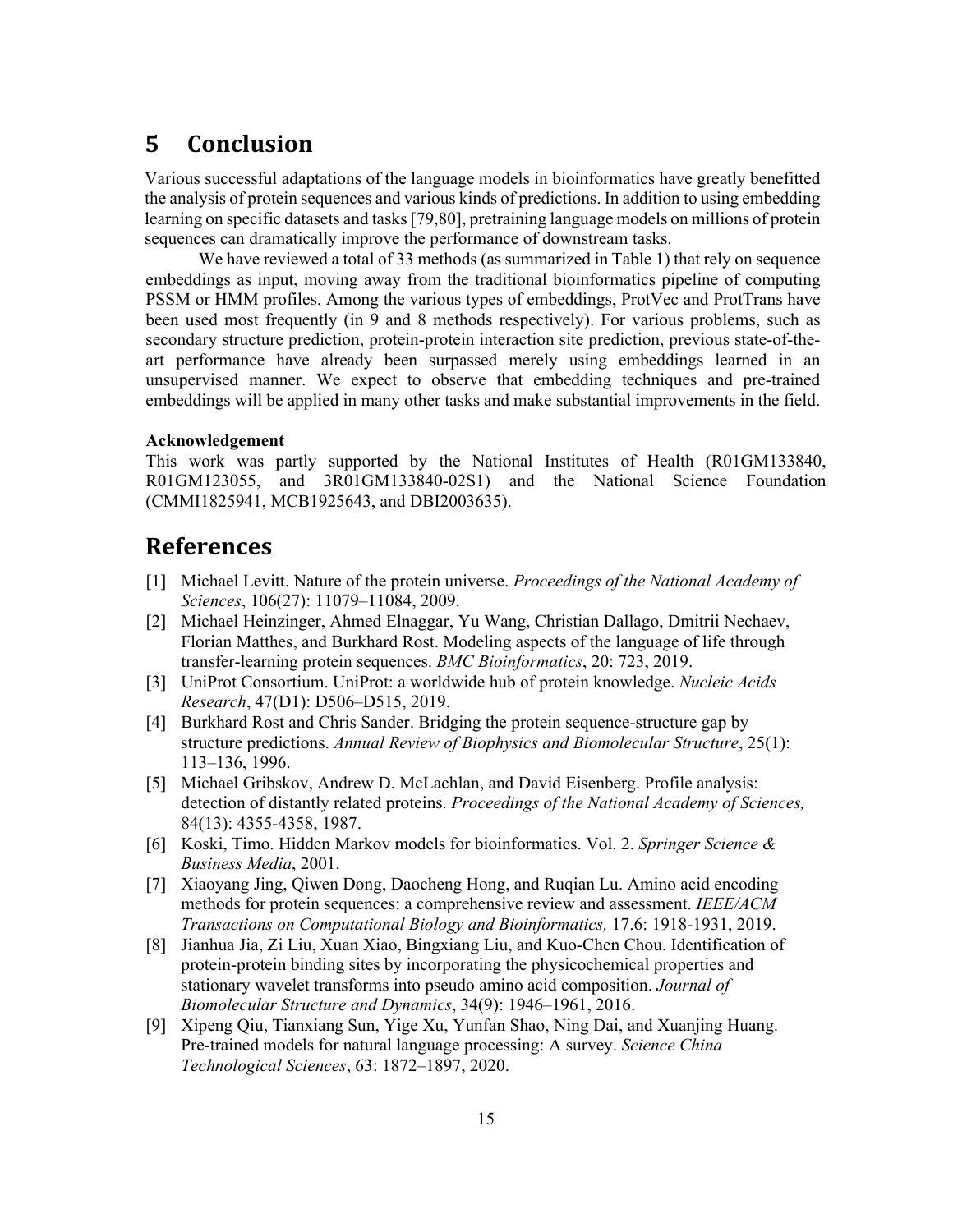- [10] Daniel W Otter, Julian R Medina, and Jugal K Kalita. A survey of the usages of deep learning for natural language processing. *IEEE Transactions on Neural Networks and Learning Systems*, 32(2): 604–624, 2020.
- [11] Jacob Devlin, Ming-Wei Chang, Kenton Lee, and Kristina Toutanova. BERT: Pretraining of deep bidirectional transformers for language understanding. *arXiv, 1810.04805*, 2018.
- [12] Ehsaneddin Asgari and Mohammad RK Mofrad. Continuous distributed representation of biological sequences for deep proteomics and genomics. *PloS One*, 10(11): e0141287, 2015.
- [13] Ahmed Elnaggar, Michael Heinzinger, Christian Dallago, Ghalia Rihawi, Yu Wang, Llion Jones, Tom Gibbs, Tamas Feher, Christoph Angerer, Martin Steinegger, et al. ProtTrans: towards cracking the language of life's code through self-supervised deep learning and high performance computing. *arXiv, 2007.06225*, 2020.
- [14] Geoffrey Hinton, James McClelland, and David Rumelhart. Distributed representations. Vol. 1. *MIT Press*, 1986.
- [15] Yoshua Bengio, Réjean Ducharme, Pascal Vincent, and Christian Janvin. A neural probabilistic language model. *The Journal of Machine Learning Research*, 3: 1137– 1155, 2003.
- [16] Tomas Mikolov, Ilya Sutskever, Kai Chen, Greg S Corrado, and Jeff Dean. Distributed representations of words and phrases and their compositionality. In *Advances in Neural Information Processing Systems*, 26: 3111, 2013.
- [17] Tomas Mikolov, Kai Chen, Greg Corrado, and Jeffrey Dean. Efficient estimation of word representations in vector space. *arXiv, 1301.3781*, 2013.
- [18] Stephen Merity, Nitish Shirish Keskar, and Richard Socher. Regularizing and optimizing LSTM language models. *arXiv, 1708.02182*, 2017.
- [19] Ben Krause, Liang Lu, Iain Murray, and Steve Renals. Multiplicative LSTM for sequence modelling. *arXiv, 1609.07959*, 2016.
- [20] Matthew E Peters, Mark Neumann, Mohit Iyyer, Matt Gardner, Christopher Clark, Kenton Lee, and Luke Zettlemoyer. Deep contextualized word representations. *arXiv, 1802.05365*, 2018.
- [21] Ashish Vaswani, Noam Shazeer, Niki Parmar, Jakob Uszkoreit, Llion Jones, Aidan N Gomez, Lukasz Kaiser, and Illia Polosukhin. Attention is all you need. In *Advances in Neural Information Processing Systems*, 30: 5998, 2017.
- [22] Wikimedia Foundation. Wikimedia downloads.
- [23] Emmanuel Boutet, Damien Lieberherr, Michael Tognolli, Michel Schneider, Parit Bansal, Alan J Bridge, Sylvain Poux, Lydie Bougueleret, and Ioannis Xenarios. UniProtKB/Swiss-Prot, the Manually Annotated Section of the UniProt KnowledgeBase: How to Use the Entry View. In *Plant Bioinformatics*, Vol. 1374: 23– 54. Springer, 2016.
- [24] Jaina Mistry, Sara Chuguransky, Lowri Williams, Matloob Qureshi, Gustavo A Salazar, Erik LL Sonnhammer, Silvio CE Tosatto, Lisanna Paladin, Shriya Raj, Lorna J Richardson, et al. Pfam: The protein families database in 2021. *Nucleic Acids Research*, 49(D1): D412–D419, 2021.
- [25] Baris E Suzek, Yuqi Wang, Hongzhan Huang, Peter B McGarvey, Cathy H Wu, and UniProt Consortium. UniRef clusters: a comprehensive and scalable alternative for improving sequence similarity searches. *Bioinformatics*, 31(6): 926–932, 2015.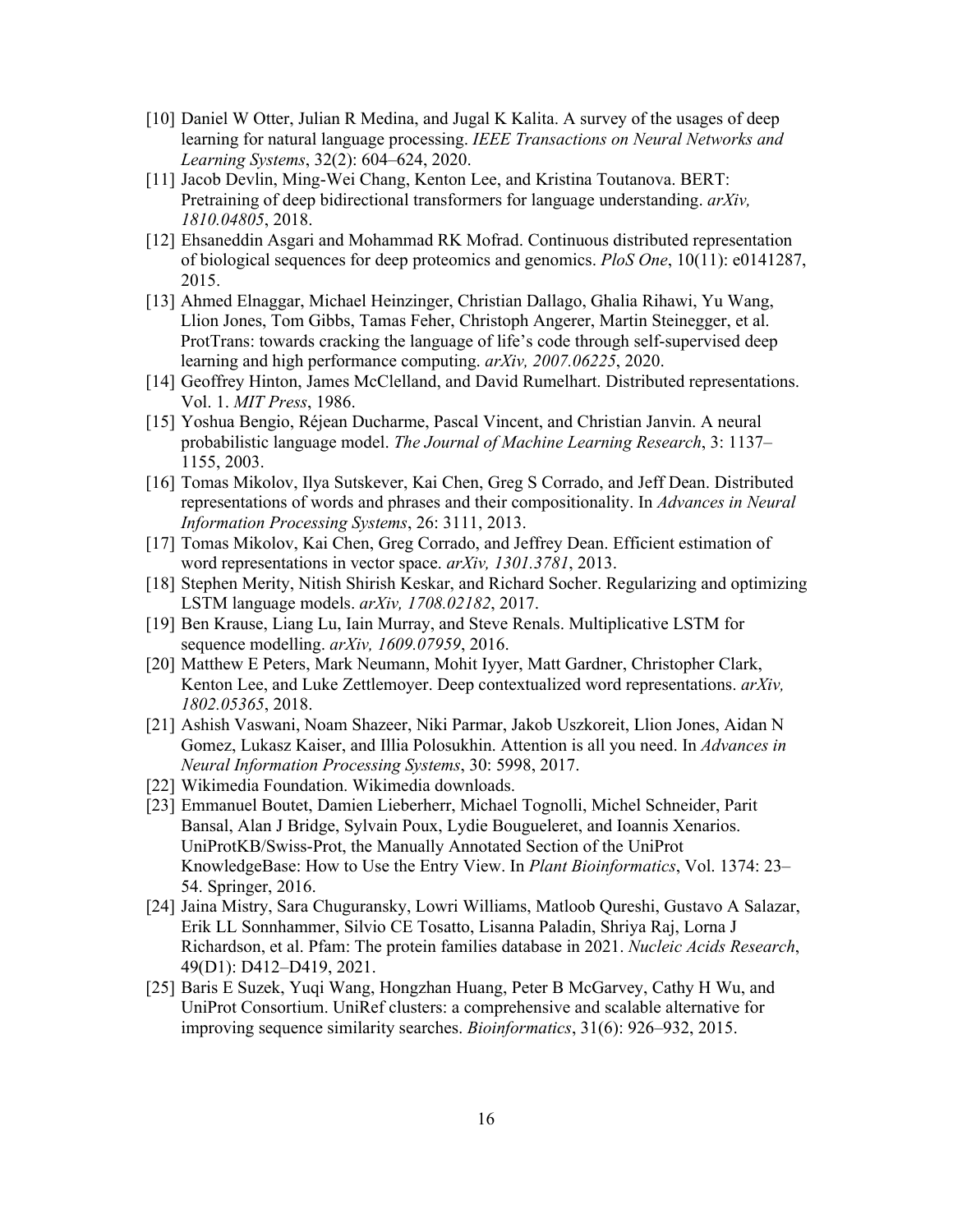- [26] Martin Steinegger, Milot Mirdita, and Johannes Söding. Protein-level assembly increases protein sequence recovery from metagenomic samples manyfold. *Nature Methods*, 16(7): 603–606, 2019.
- [27] Martin Steinegger and Johannes Söding. Clustering huge protein sequence sets in linear time. *Nature Communications*, 9: 2542, 2018.
- [28] Ali Madani, Bryan McCann, Nikhil Naik, Nitish Shirish Keskar, Namrata Anand, Raphael R Eguchi, Po-Ssu Huang, and Richard Socher. Progen: Language modeling for protein generation. a*rXiv, 2004.03497*, 2020.
- [29] Nils Strodthoff, Patrick Wagner, Markus Wenzel, and Wojciech Samek. UDSMProt: universal deep sequence models for protein classification. *Bioinformatics*, 36(8): 2401– 2409, 2020.
- [30] Roshan Rao, Nicholas Bhattacharya, Neil Thomas, Yan Duan, Xi Chen, John Canny, Pieter Abbeel, and Yun S Song. Evaluating protein transfer learning with TAPE. *Advances in Neural Information Processing Systems*, 32: 9689, 2019.
- [31] Ethan C Alley, Grigory Khimulya, Surojit Biswas, Mohammed AlQuraishi, and George M Church. Unified rational protein engineering with sequence-based deep representation learning. *Nature Methods*, 16(12): 1315–1322, 2019.
- [32] Ehsaneddin Asgari, Alice C McHardy, and Mohammad RK Mofrad. Probabilistic variable-length segmentation of protein sequences for discriminative motif discovery (DiMotif) and sequence embedding (ProtVecX). *Scientific Reports*, 9: 3577, 2019.
- [33] Kevin K Yang, Zachary Wu, Claire N Bedbrook, and Frances H Arnold. Learned protein embeddings for machine learning. *Bioinformatics*, 34(15): 2642–2648, 2018.
- [34] Yiwei Li, G Brian Golding, and Lucian Ilie. Delphi: accurate deep ensemble model for protein interaction sites prediction. *Bioinformatics*, 37(7): 896–904, 2021.
- [35] Lifan Chen, Xiaoqin Tan, Dingyan Wang, Feisheng Zhong, Xiaohong Liu, Tianbiao Yang, Xiaomin Luo, Kaixian Chen, Hualiang Jiang, and Mingyue Zheng. TransformerCPI: improving compound–protein interaction prediction by sequence-based deep learning with self-attention mechanism and label reversal experiments. *Bioinformatics*, 36(16): 4406–4414, 2020.
- [36] Jingui Chen, Runtao Yang, Chengjin Zhang, Lina Zhang, and Qian Zhang. DeepGly: A deep learning framework with recurrent and convolutional neural networks to identify protein glycation sites from imbalanced data. *IEEE Access*, 7: 142368–142378, 2019.
- [37] SM Ashiqul Islam, Benjamin J Heil, Christopher Michel Kearney, and Erich J Baker. Protein classification using modified n-grams and skip-grams. *Bioinformatics*, 34(9): 1481–1487, 2018.
- [38] Trinh-Trung-Duong Nguyen, Nguyen-Quoc-Khanh Le, Quang-Thai Ho, Dinh-Van Phan, and Yu-Yen Ou. Using word embedding technique to efficiently represent protein sequences for identifying substrate specificities of transporters. *Analytical Biochemistry*, 577: 73–81, 2019.
- [39] Yun Guo, Yang Yang, Yan Huang, and Hong-Bin Shen. Discovering nuclear targeting signal sequence through protein language learning and multivariate analysis. *Analytical Biochemistry*, 591: 113565, 2020.
- [40] Trinh-Trung-Duong Nguyen, Nguyen-Quoc-Khanh Le, Quang-Thai Ho, Dinh-Van Phan, and Yu-Yen Ou. TNFPred: identifying tumor necrosis factors using hybrid features based on word embeddings. *BMC Medical Genomics*, 13: 155, 2020.
- [41] Poomarin Phloyphisut, Natapol Pornputtapong, Sira Sriswasdi, and Ekapol Chuangsuwanich. MHCSeqNet: a deep neural network model for universal MHC binding prediction. *BMC Bioinformatics*, 20: 270, 2019.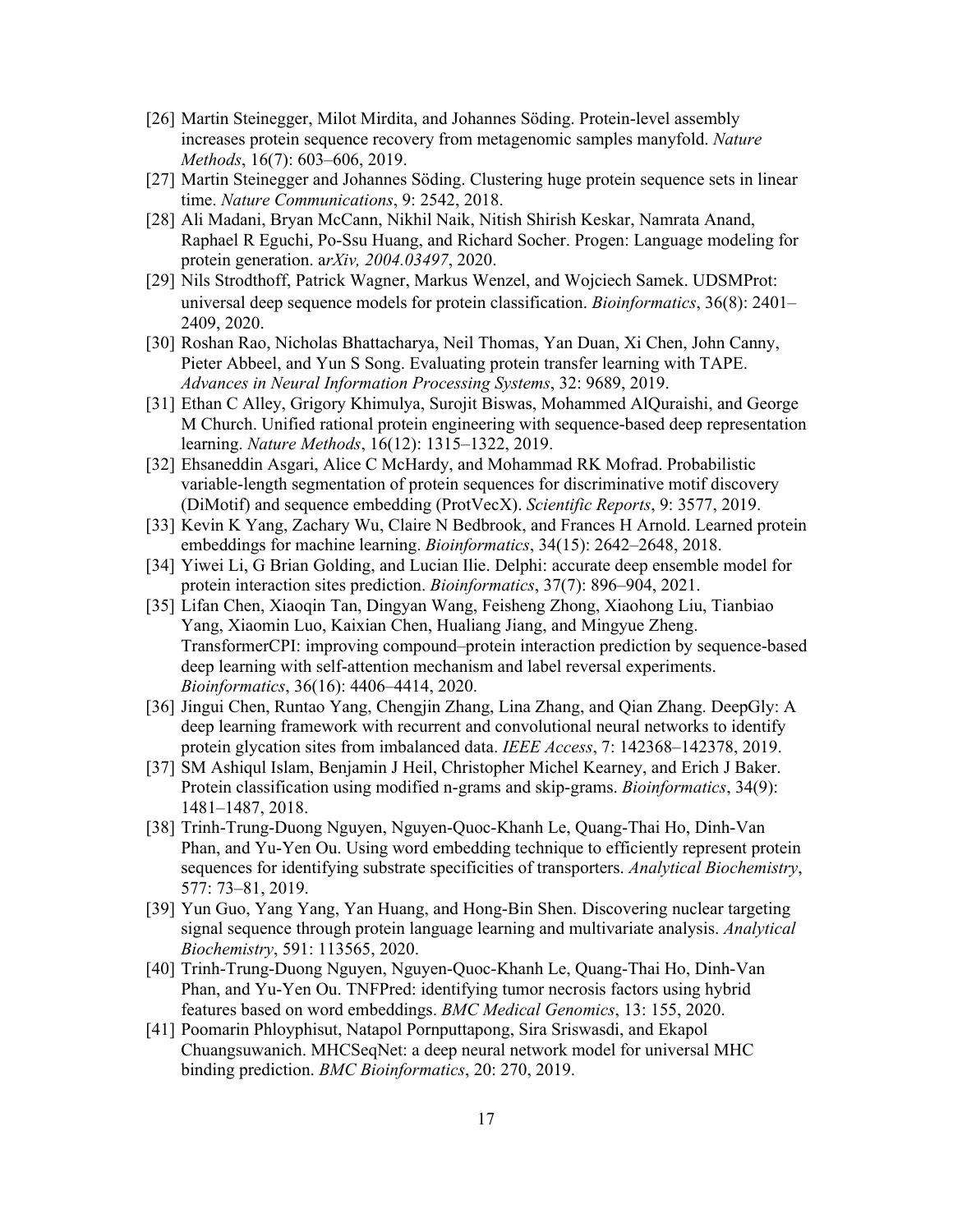- [42] Piotr Bojanowski, Edouard Grave, Armand Joulin, and Tomas Mikolov. Enriching word vectors with subword information. *Transactions of the Association for Computational Linguistics*, 5: 135–146, 2017.
- [43] Shu Yang, Xiaoxi Liu, and Raymond T Ng. ProbeRating: a recommender system to infer binding profiles for nucleic acid-binding proteins. *Bioinformatics*, 36(18): 4797– 4804, 2020.
- [44] Kathryn E Kirchoff and Shawn M Gomez. Ember: Multi-label prediction of kinasesubstrate phosphorylation events through deep learning. *bioRxiv*, 2020.02.04.934216, 2020.
- [45] Nabil Ibtehaz, SM Sourav, Md Bayzid, M Sohel Rahman, et al. Align-gram: Rethinking the Skip-gram model for protein sequence analysis. *arXiv, 2012.03324*, 2020.
- [46] Michael Remmert, Andreas Biegert, Andreas Hauser, and Johannes Söding. HHblits: lightning-fast iterative protein sequence searching by HMM-HMM alignment. *Nature Methods*, 9(2): 173–175, 2012.
- [47] Haoyang Zeng and David K Gifford. DeepLigand: accurate prediction of MHC class I ligands using peptide embedding. *Bioinformatics*, 35(14): i278–i283, 2019.
- [48] Maria Littmann, Michael Heinzinger, Christian Dallago, Tobias Olenyi, and Burkhard Rost. Embeddings from deep learning transfer go annotations beyond homology. *Scientific Reports*, 11: 1160, 2021.
- [49] Amelia Villegas-Morcillo, Stavros Makrodimitris, Roeland CHJ van Ham, Angel M Gomez, Victoria Sanchez, and Marcel JT Reinders. Unsupervised protein embeddings outperform hand-crafted sequence and structure features at predicting molecular function. *Bioinformatics*, 37(2): 162–170, 2021.
- [50] Maximilian Collatz, Florian Mock, Emanuel Barth, Martin Hölzer, Konrad Sachse, and Manja Marz. EpiDope: A deep neural network for linear B-cell epitope prediction. *Bioinformatics*, 37(4): 448–455, 2021.
- [51] Irene van den Bent, Stavros Makrodimitris, and Marcel Reinders. The power of universal contextualised protein embeddings in cross-species protein function prediction. *bioRxiv*, 2021.04.19.440461, 2021.
- [52] Marco Anteghini, Vitor Martins dos Santos, and Edoardo Saccenti. In-Pero: Exploiting deep learning embeddings of protein sequences to predict the localisation of peroxisomal proteins. *International Journal of Molecular Sciences*, 22(12): 6409, 2021.
- [53] Kamil Kaminski, Jan Ludwiczak, Maciej Jasinski, Adriana Bukala, Rafal Madaj, Krzysztof Szczepaniak, and Stanislaw Dunin-Horkawicz. Graph neural networks and sequence embeddings enable the prediction and design of the cofactor specificity of Rossmann fold proteins. *bioRxiv*, 2021.05.05.440912, 2021.
- [54] Naozumi Hiranuma, Hahnbeom Park, Minkyung Baek, Ivan Anishchenko, Justas Dauparas, and David Baker. Improved protein structure refinement guided by deep learning based accuracy estimation. *Nature Communications*, 12: 1340, 2021.
- [55] Phasit Charoenkwan, Chanin Nantasenamat, Md Mehedi Hasan, Balachandran Manavalan, and Watshara Shoombuatong. Bert4Bitter: a bidirectional encoder representations from transformers (bert)-based model for improving the prediction of bitter peptides. *Bioinformatics*, 37(17): 2556-2562, 2021.
- [56] Modestas Filipavicius, Matteo Manica, Joris Cadow, and Maria Rodriguez Martinez. Pre-training protein language models with label-agnostic binding pairs enhances performance in downstream tasks. *arXiv, 2012.03084*, 2020.
- [57] Osama Abdin, Satra Nim, Han Wen, and Philip M Kim. PepNN: a deep attention model for the identification of peptide binding sites. *bioRxiv*, 2021.01.10.426132, 2021.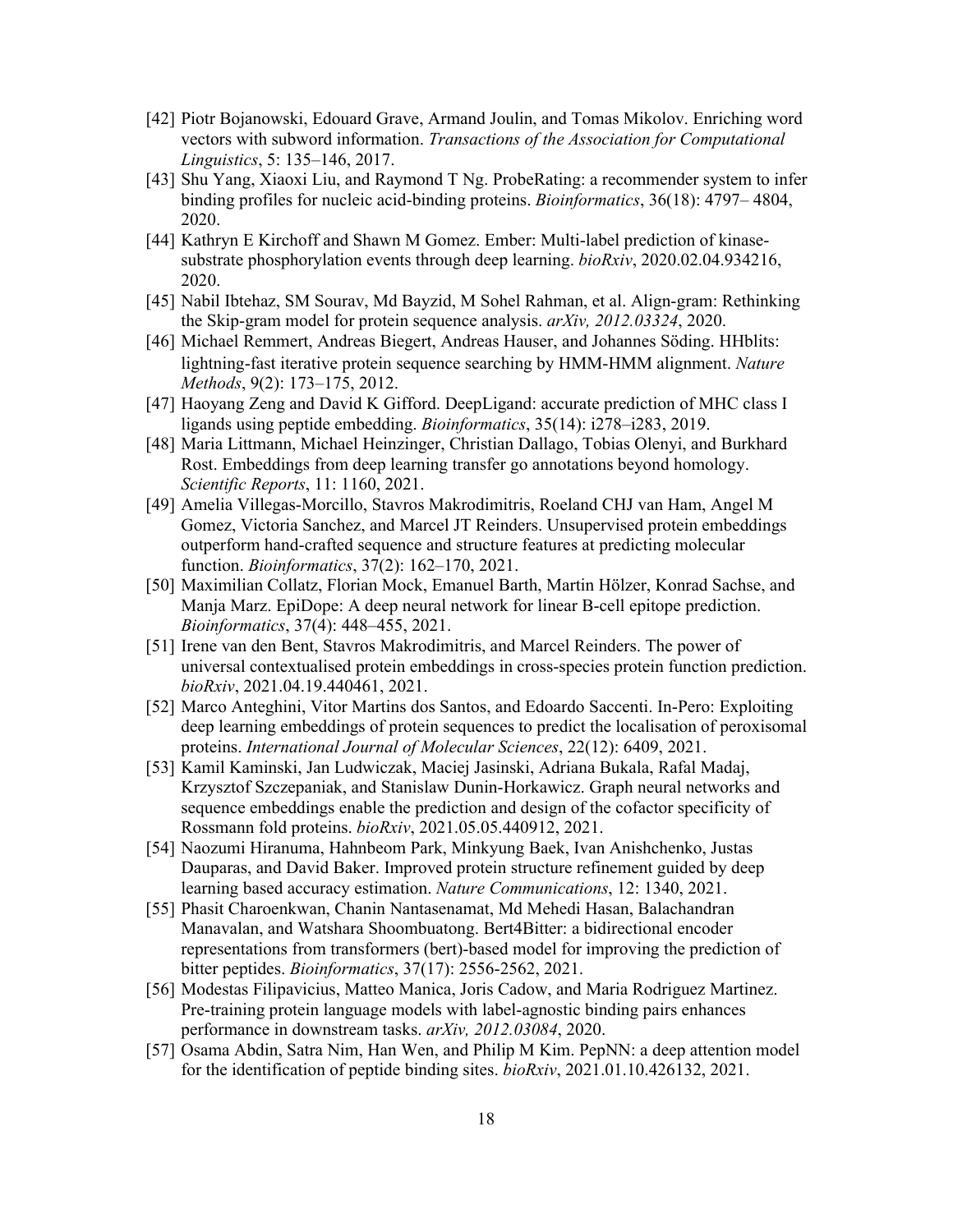- [58] Felix Teufel, José Juan Almagro Armenteros, Alexander Rosenberg Johansen, Magnús Halldór Gislason, Silas Irby Pihl, Konstantinos D Tsirigos, Ole Winther, Søren Brunak, Gunnar Von Heijne, and Henrik Nielsen. SignalP 6.0 achieves signal peptide prediction across all types using protein language models. *bioRxiv*, 2021.06.09.447770, 2021.
- [59] Jun Cheng, Kaïdre Bendjama, Karola Rittner, and Brandon Malone. BERTMHC: Improves MHC-peptide class II interaction prediction with transformer and multiple instance learning. *Bioinformatics*, in press, 2021.
- [60] Maria Littmann, Nicola Bordin, Michael Heinzinger, Konstantin Schütze, Christian Dallago, Christine Orengo, and Burkhard Rost. Clustering FunFams using sequence embeddings improves EC purity. *Bioinformatics*, in press, 2021.
- [61] Alexey Strokach, Tian Yu Lu, and Philip M Kim. ELASPIC2 (EL2): Combining contextualized language models and graph neural networks to predict effects of mutations. *Journal of Molecular Biology*, 433(11): 166810, 2021.
- [62] Sazan Mahbub and Md Shamsuzzoha Bayzid. EGRET: Edge Aggregated Graph Attention Networks and Transfer Learning Improve Protein-Protein Interaction Site Prediction. *bioRxiv*, 2020.11.07.372466, 2020.
- [63] Johanna Vielhaben, Markus Wenzel, Wojciech Samek, and Nils Strodthoff. USMPep: universal sequence models for major histocompatibility complex binding affinity prediction. *BMC Bioinformatics*, 21: 279, 2020.
- [64] Zhibin Lv, Feifei Cui, Quan Zou, Lichao Zhang, and Lei Xu. Anticancer peptides prediction with deep representation learning features. *Briefings in Bioinformatics*, in press, 2021.
- [65] Kuan Li, Yue Zhong, Xuan Lin, and Zhe Quan. Predicting the disease risk of protein mutation sequences with pre-training model. *Frontiers in Genetics*, 11: 1535, 2020.
- [66] Zhibin Lv, Pingping Wang, Quan Zou, and Qinghua Jiang. Identification of sub-golgi protein localization by use of deep representation learning features. *Bioinformatics*, 36(24): 5600–5609, 2020.
- [67] Hannah-Marie Martiny, Jose Juan Almagro Armenteros, Alexander Rosenberg Johansen, Jesper Salomon, and Henrik Nielsen. Deep protein representations enable recombinant protein expression prediction. *bioRxiv*, 2021.05.13.443426, 2021.
- [68] Thi Ngan Dong and Megha Khosla. A multitask transfer learning framework for novel virus-human protein interactions. *bioRxiv*, 2021.03.25.437037, 2021.
- [69] Alexander Rives, Joshua Meier, Tom Sercu, Siddharth Goyal, Zeming Lin, Jason Liu, Demi Guo, Myle Ott, C Lawrence Zitnick, Jerry Ma, et al. Biological structure and function emerge from scaling unsupervised learning to 250 million protein sequences. *Proceedings of the National Academy of Sciences*, 118(15): e2016239118, 2021.
- [70] Boqiao Lai and Jinbo Xu. Accurate protein function prediction via graph attention networks with predicted structure information. *bioRxiv*, 2021.06.16.448727, 2021.
- [71] Joshua Meier, Roshan Rao, Robert Verkuil, Jason Liu, Tom Sercu, and Alexander Rives. Language models enable zero-shot prediction of the effects of mutations on protein function. *bioRxiv,* 2021.07.09.450648, 2021.
- [72] Jaspreet Singh, Thomas Litfin, Jaswinder Singh, Kuldip Paliwal, and Yaoqi Zhou. SPOT-Contact-Single: Improving single-sequence-based prediction of protein contact map using a transformer language model, large training set and ensembled deep learning. *bioRxiv,* 2021.06.19.449089, 2021.
- [73] Chloe Hsu, Hunter Nisonoff, Clara Fannjiang, and Jennifer Listgarten. Combining evolutionary and assay-labelled data for protein fitness prediction. *bioRxiv,* 2021.03.28.437402, 2021.